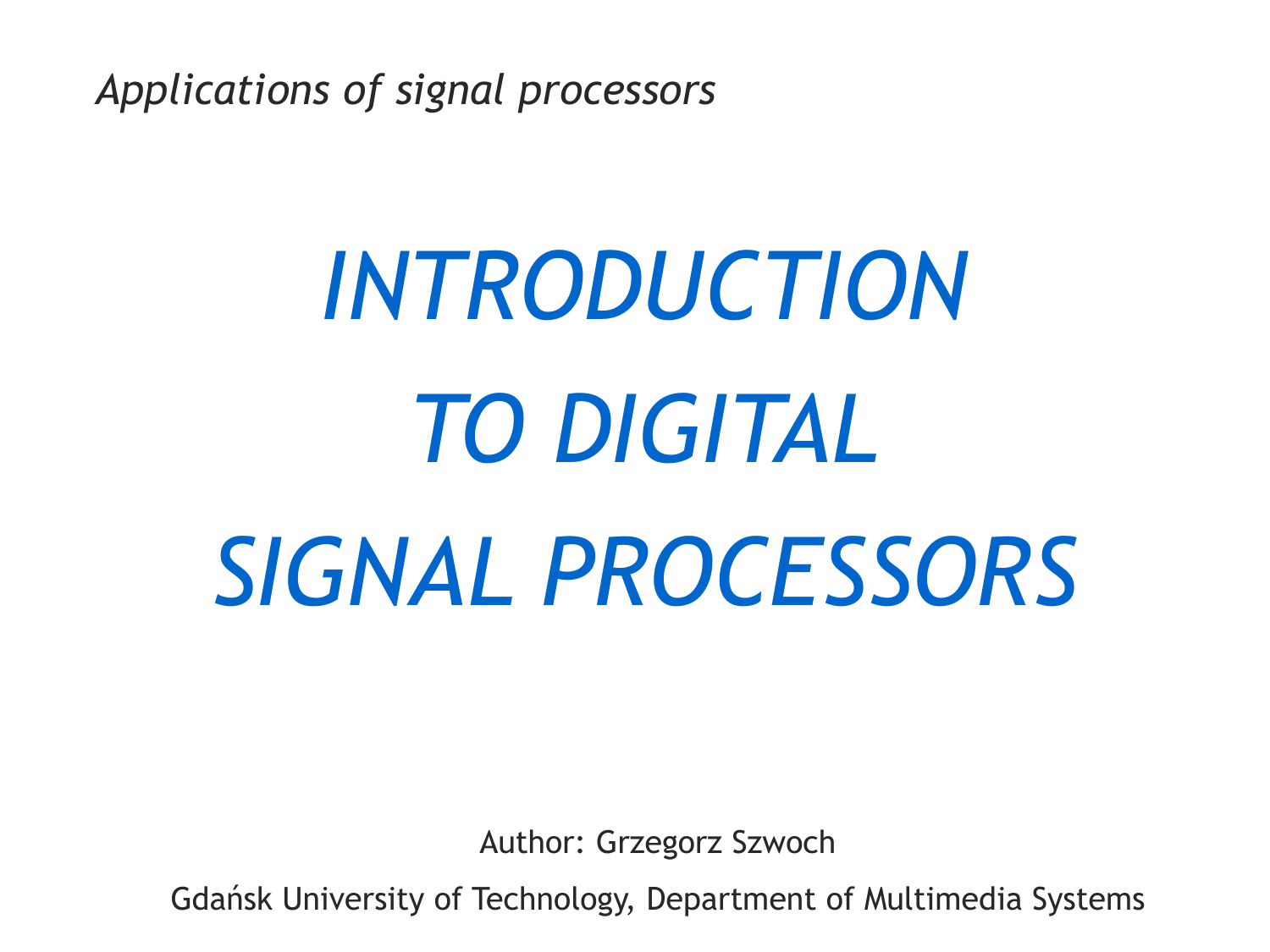#### *Lecture organization*

Course "Zastosowania procesorów sygnałowych":

- **E** Semester  $5$  lecture (1 h weekly), in Polish.
- **E** Semester  $6$  project (2 h every two weeks). Students perform project tasks on their own in our laboratory room, with DSP development boards.

Course supervisor:

Grzegorz Szwoch greg@multimed.org room WETI 732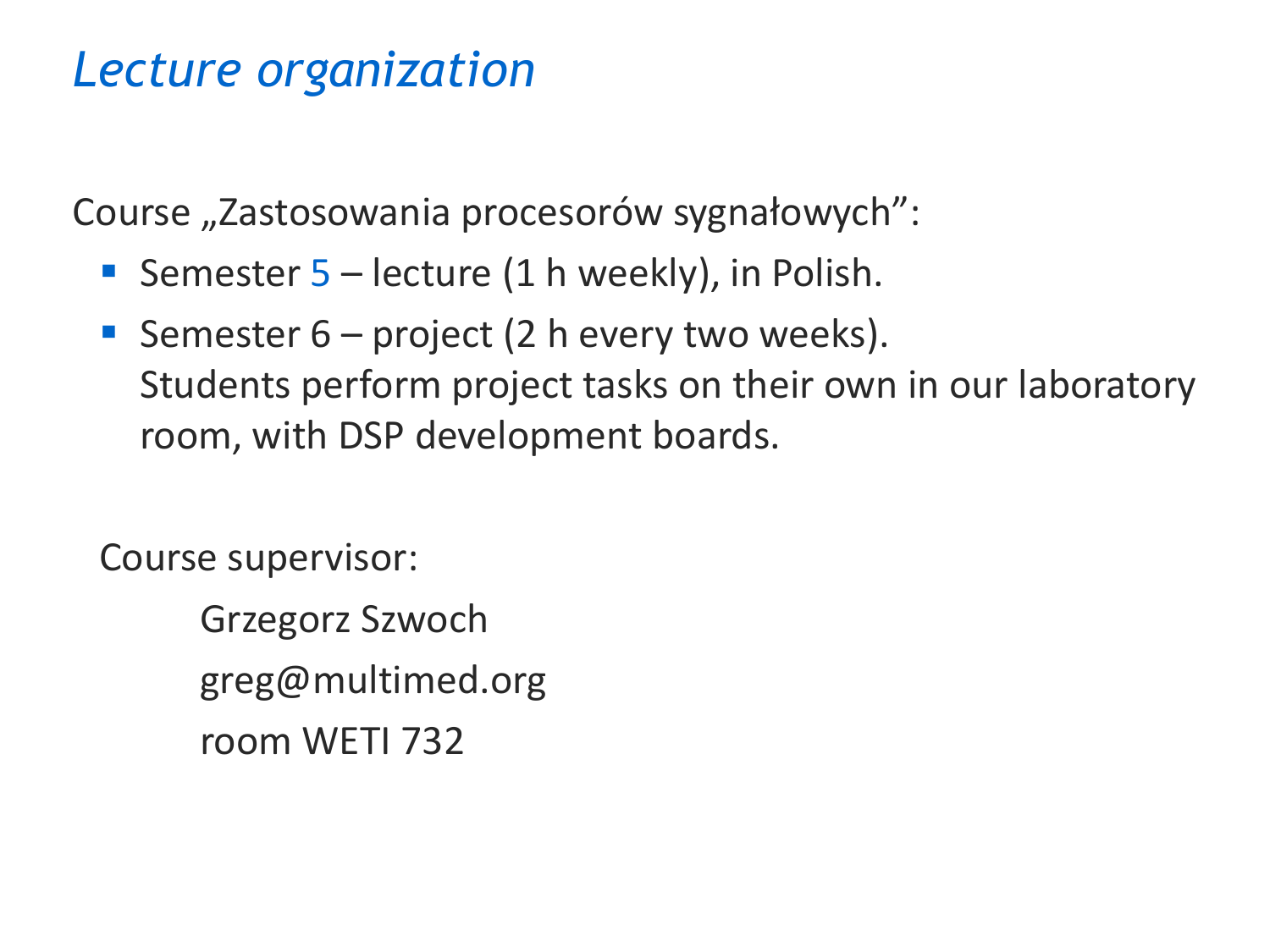## *Criteria of finishing the course*

- **Final exam during the last lecture.**
- $\blacksquare$  10 questions  $\times$  3 pts, max. 30 pts in total.
- At least 16 points needed to pass.
- **E** Second exam  $-$  during the second session.
- If a student fails both exams, they can get additional chances to pass, provided that:
	- they missed the pass threshold by at most 3 pts,
	- they were present at 80% or more of the lectures.
- **EXTERGHEE IS Students presence at the lectures will be recorded.**

Different criteria may be established for non-Polish speaking students.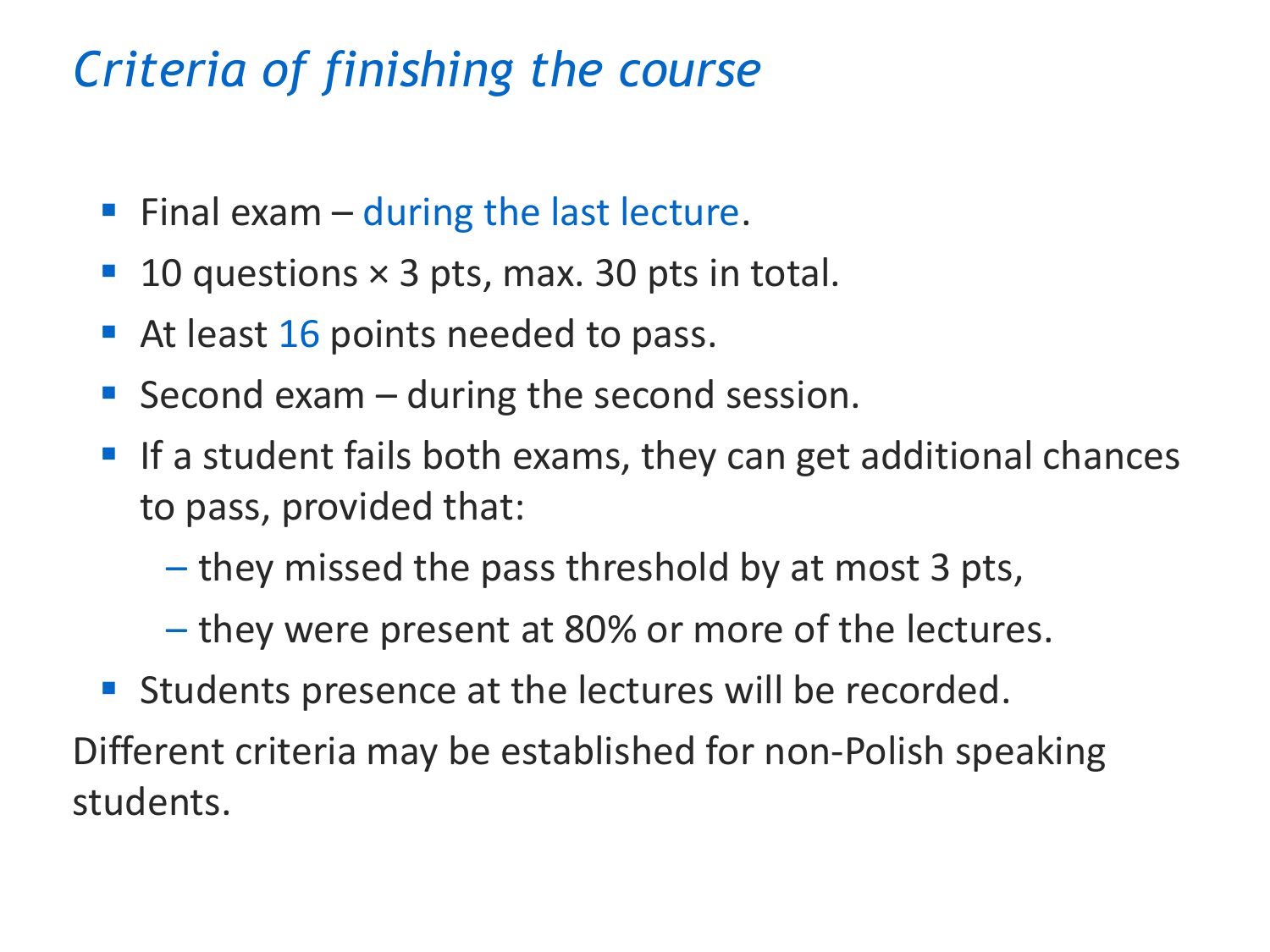#### *Literature*

All lecture slides are available on the Department website – multimed.org, "Lecture slides" page.

Additional literature (suggested):

- S.M. Kuo, B.H. Lee, W. Tian: "Real-Time Digital Signal Processing". Wiley 2013.
- S.W. Smith: "The Scientist and Engineer's Guide to Digital Signal Processing". www.dspguide.com
- **Search the Internet**  $\odot$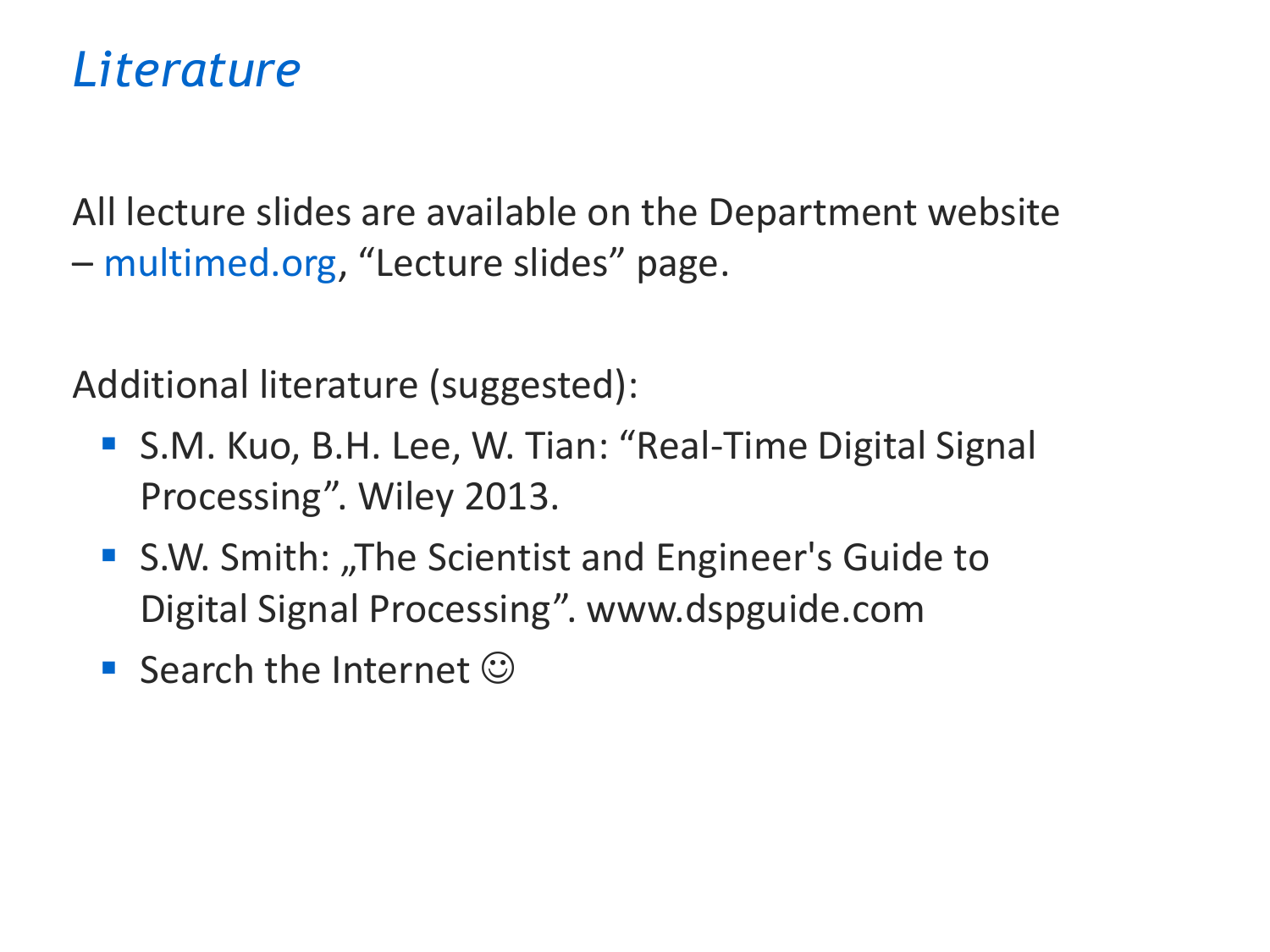## *The course plan*

- Introduction to digital signal processors (DSP)
- **DSP architecture**
- **Operating systems on DSP**
- **Numeric systems**
- **DSP** interfaces
- **Fourier transform and convolution**
- **•** Digital filters  $-$  FIR and IIR
- **E** Signal generation
- Advanced digital signal processing algorithms
- Applications of DSP in digital cameras
- Medical applications of DSP
- **The final exam**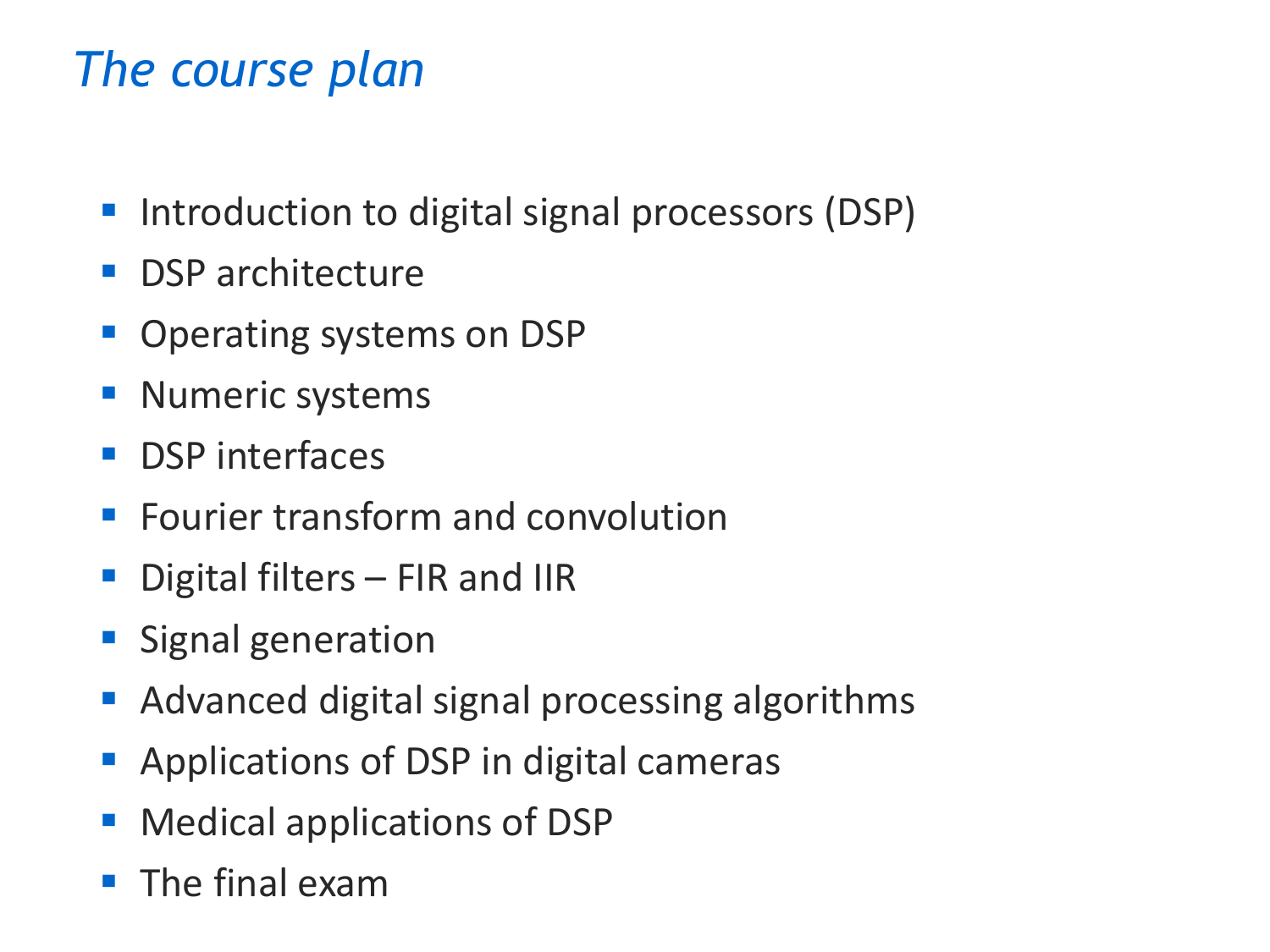#### *Motivation*

How are DSPs related to telecommunication?

- **EXT** Signal processors are used in many applications (professional and consumer) in the telecommunication area.
- **If the 11 St 20 Tells 10 Tells 10 Tells 10 Tells 10 Tells 10 Tells 10 Tells 10 Tells 10 Tells 10 Tells 10 Tell** containing digital signal processors.
- Therefore, they should know how DSP works and how are typical signal processing algorithms implemented.
- We want to show that knowledge from earlier courses (Signal processing, Sound and vision processing) is not only a theory – it is used in practice, with DSPs.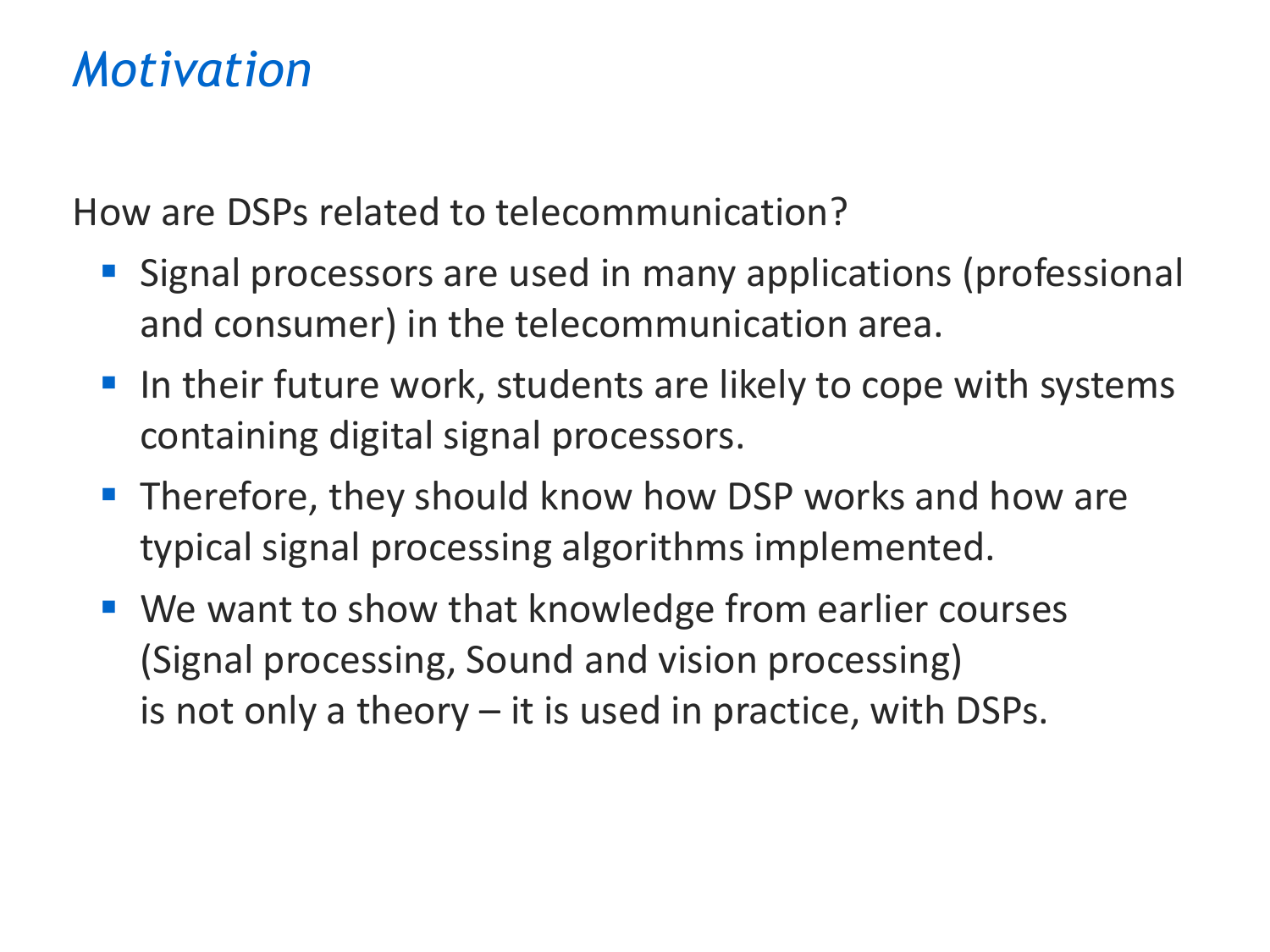# *Digital signal processor*

#### Digital signal processor (DSP)

is an electronic chipset that is specialized for optimal processing of digital signal samples, performing repeated operations on each signal sample.

By "optimal", we mean:

- low processing time ("real time processing"),
- low energy consumption.

These features separate DSPs from general purpose processors (CPU).

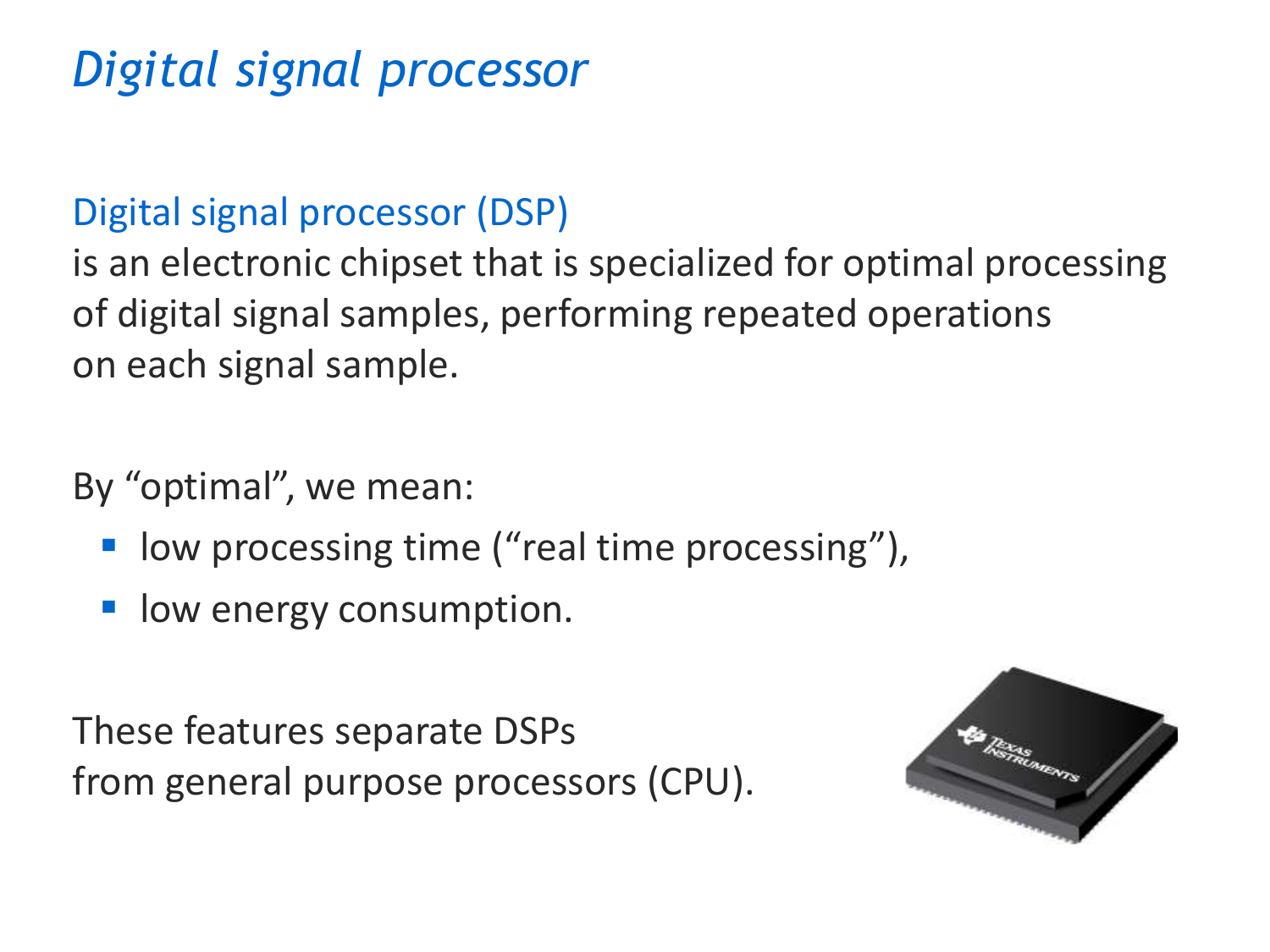# *Signal processing methods*

There are two main approaches to signal processing.

- *Offline* processing ("file processing")
	- the complete signal is available,
	- processing time is not critical,
	- a general-purpose processor is more suitable for this task.
- *Online* processing ("real time processing"):
	- the signal is infinite new samples arrive continuously,
	- each sample must be processed before another one arrives,
	- samples may also be processed in blocks,
	- this is a typical application of signal processors.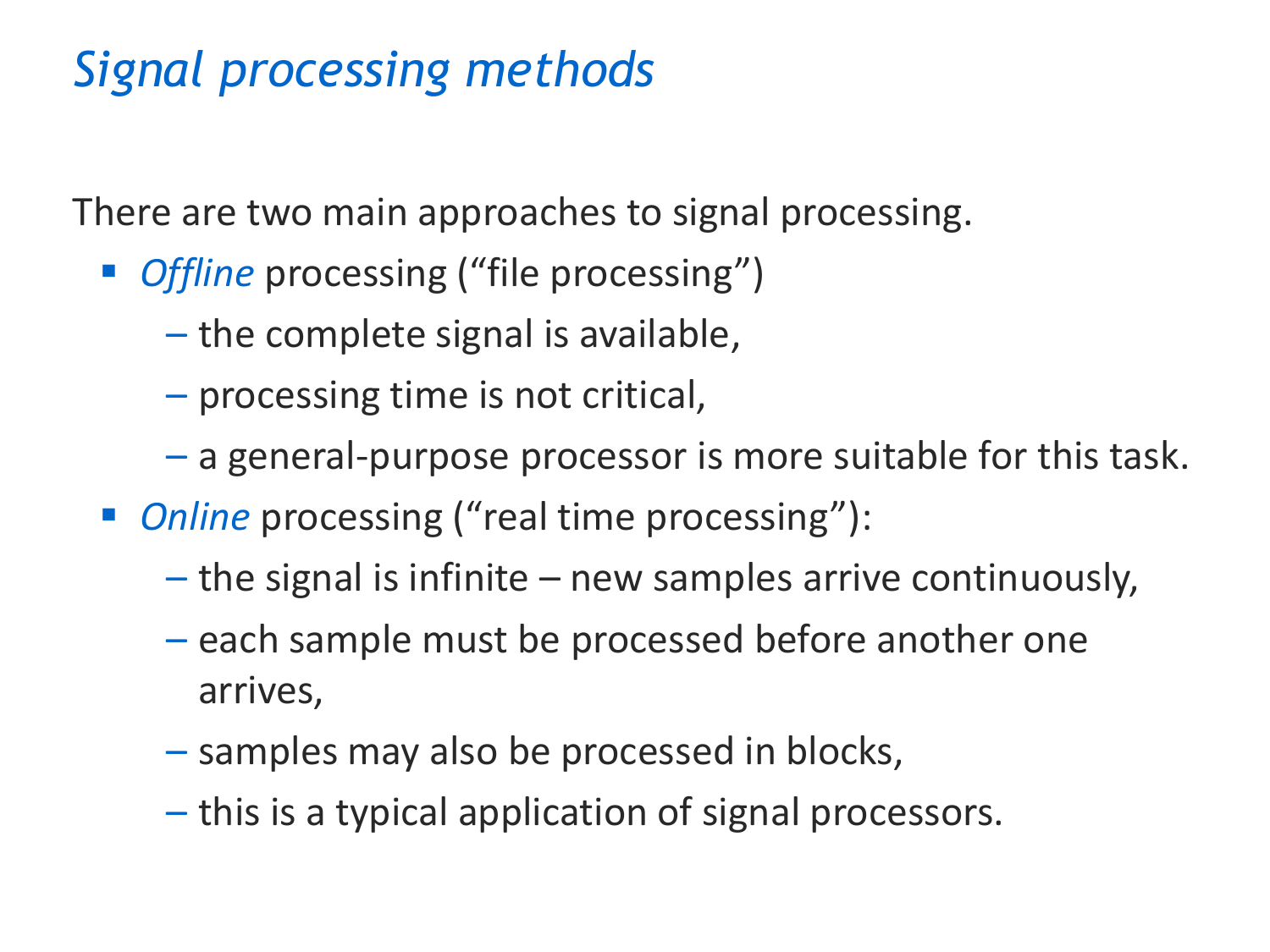#### *Real time processing*

- *ts* time between two successive samples
- *tp* processing time of one sample
- *to* overhead time, not related to processing
- $\blacksquare$  *ti* idle time waiting for a new sample

"Real time processing" is defined in different ways, depending on the context. For the purpose of digital signal processing, we can assume that real time processing requires that:

> $tp + to < ts$  $ti > 0$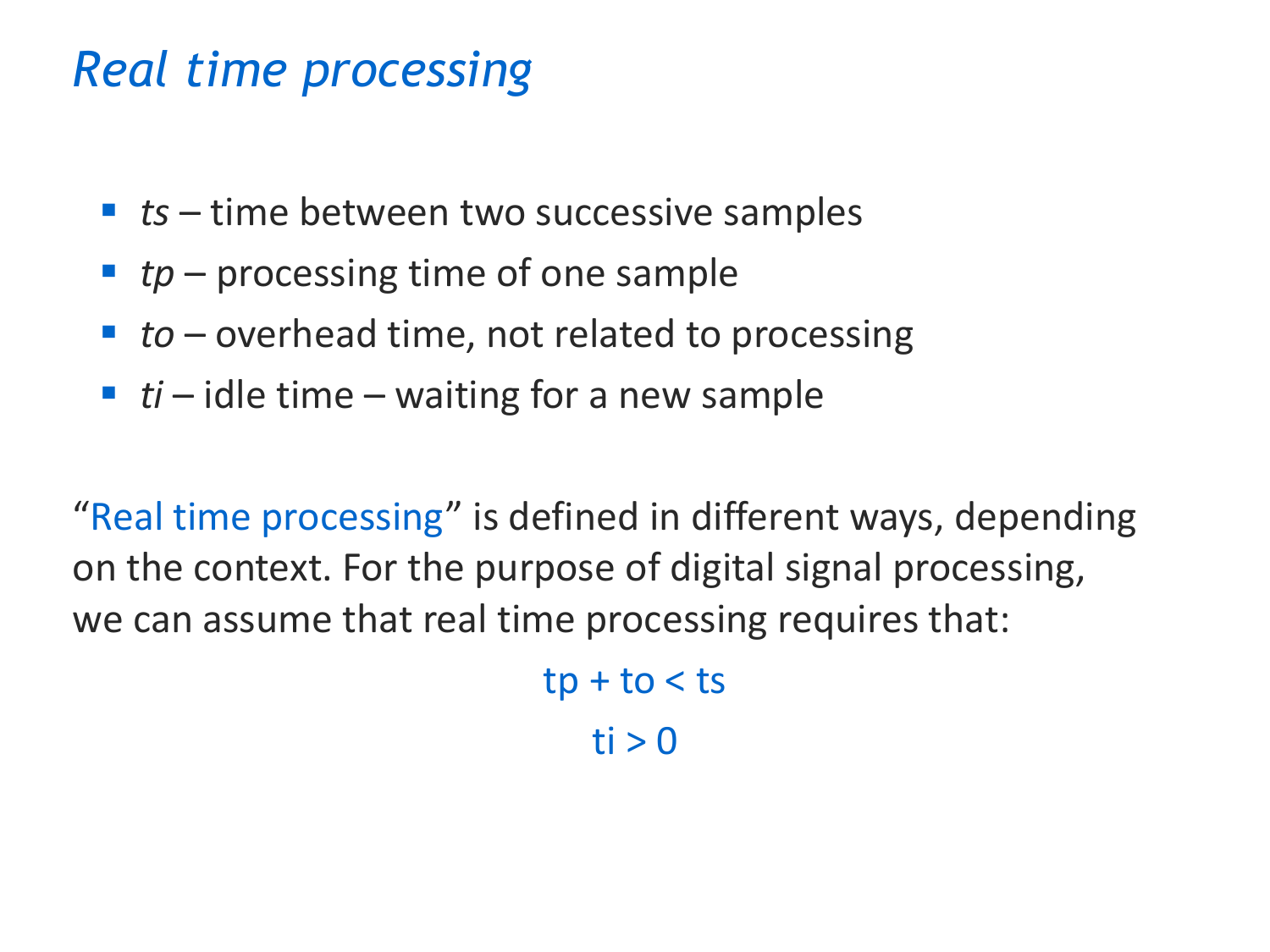## *Why not a microprocessor?*

Can we use a standard microprocessor (CPU) to perform real time processing of digital signals?

- A microprocessor is a general-purpose device, it performs a wide range of operations; signal processing is not treated in a special way.
- An operating system is required. A typical OS does not ensure constant and predictable processing time (overhead is not constant).
- **They require external elements to work, they are not suitable** for embedded systems (large size).
- High clock frequency, high energy consumption, high usage cost.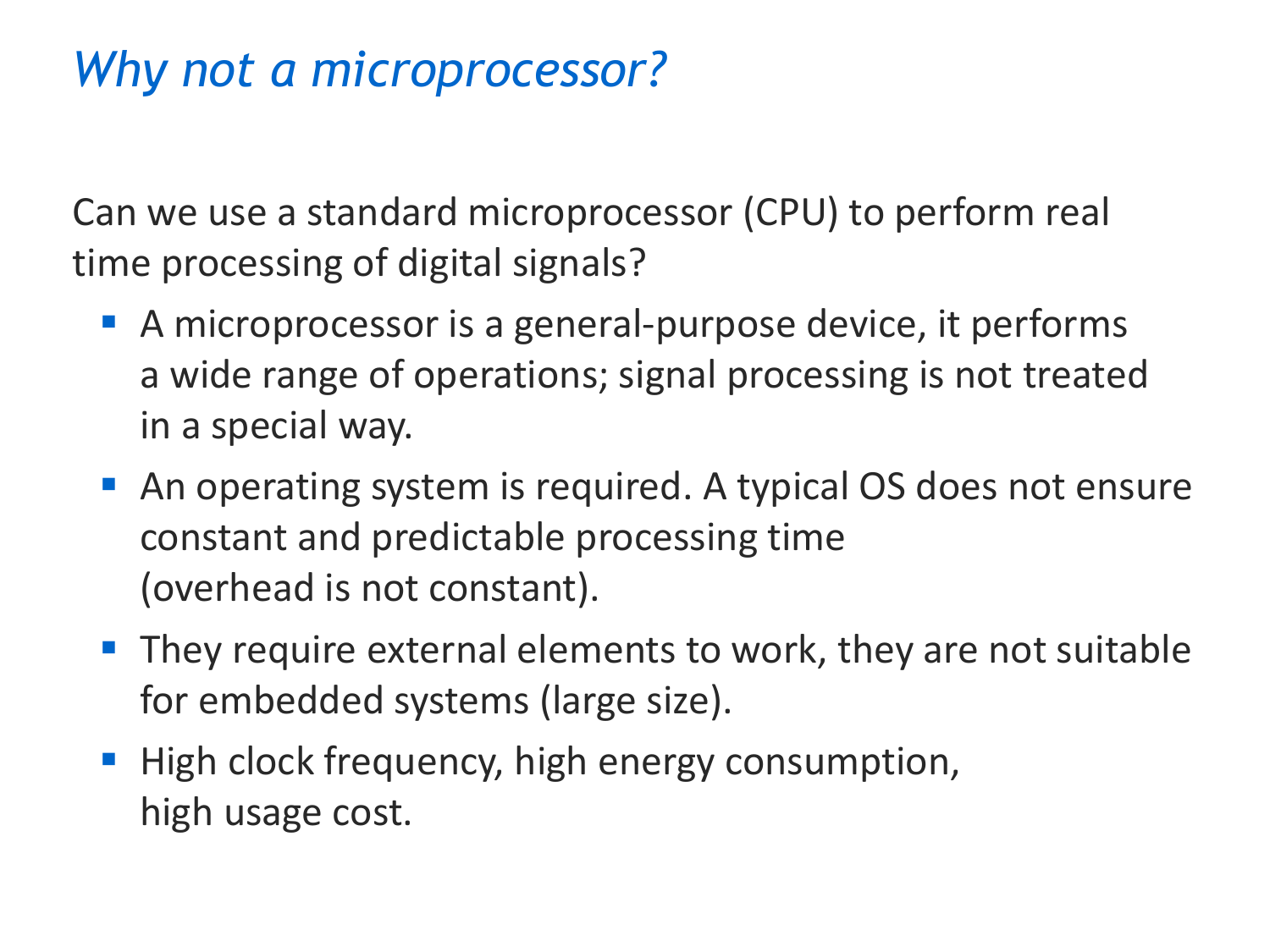# *Why a signal processor?*

- **E** Architecture and operation of a DSP is optimized for processing samples of digital signals.
- Usually, low clock frequency (ca. 100 MHz).
- Low energy consumption, compared with microprocessors.
- **Contains interfaces it's easy to input/output signals.**
- Small size, can be used in embedded systems.
- A ratio of processing time to cost is much better than for microprocessors.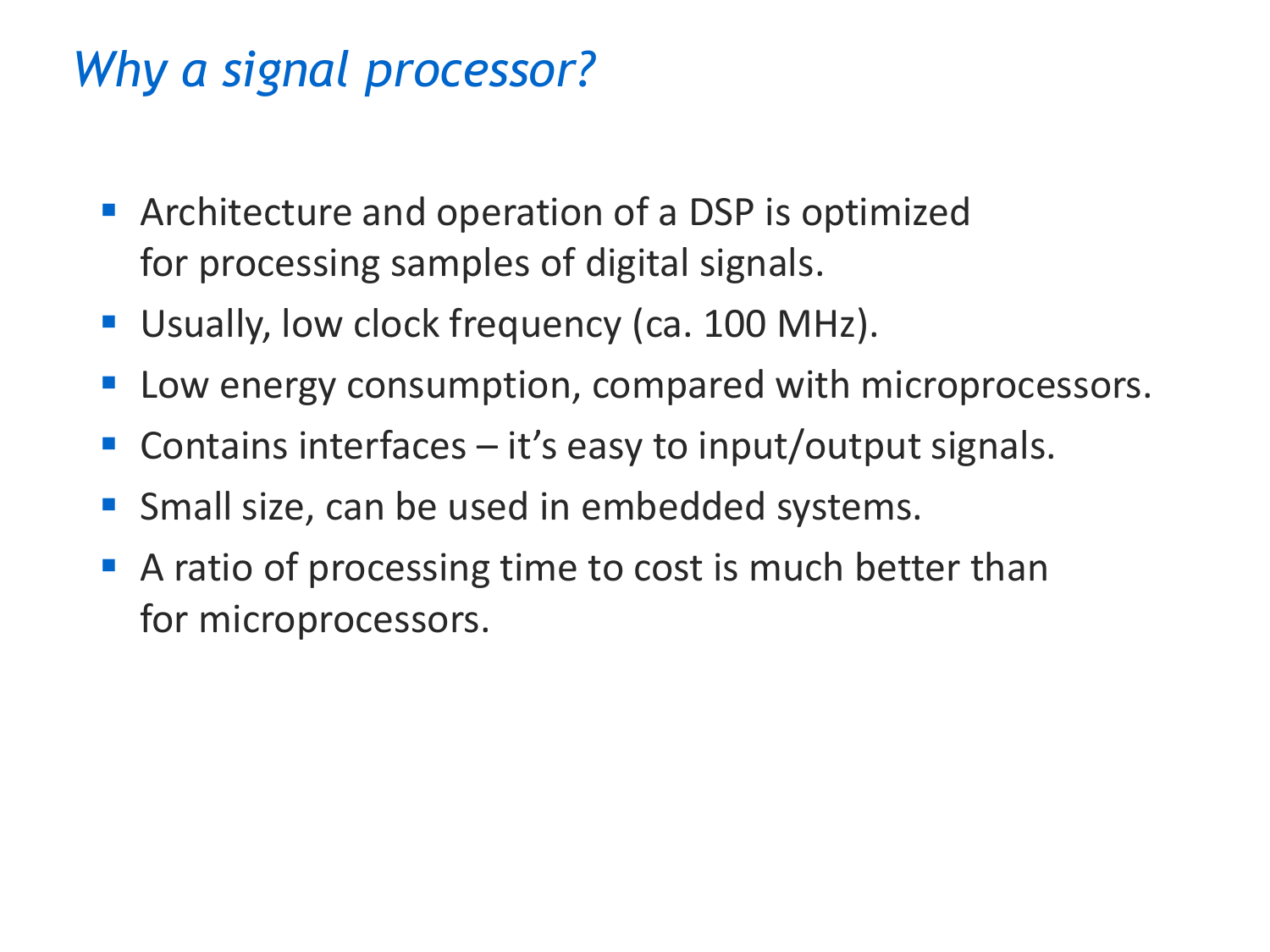#### *When should we use DSP?*

We should use a signal processor:

- for complex, real-time signal processing
- as an element of a device, e.g. a digital camera
- when low energy consumption is needed (e.g. from battery)
- when signal processing consists of basic DSP operations

We should use a microprocessor:

- **•** for offline processing
- when operating system is needed (e.g. a smartphone)
- when a microprocessor is used anyway for other tasks
- when a large degree of flexibility is needed, and energy consumption and device size are less important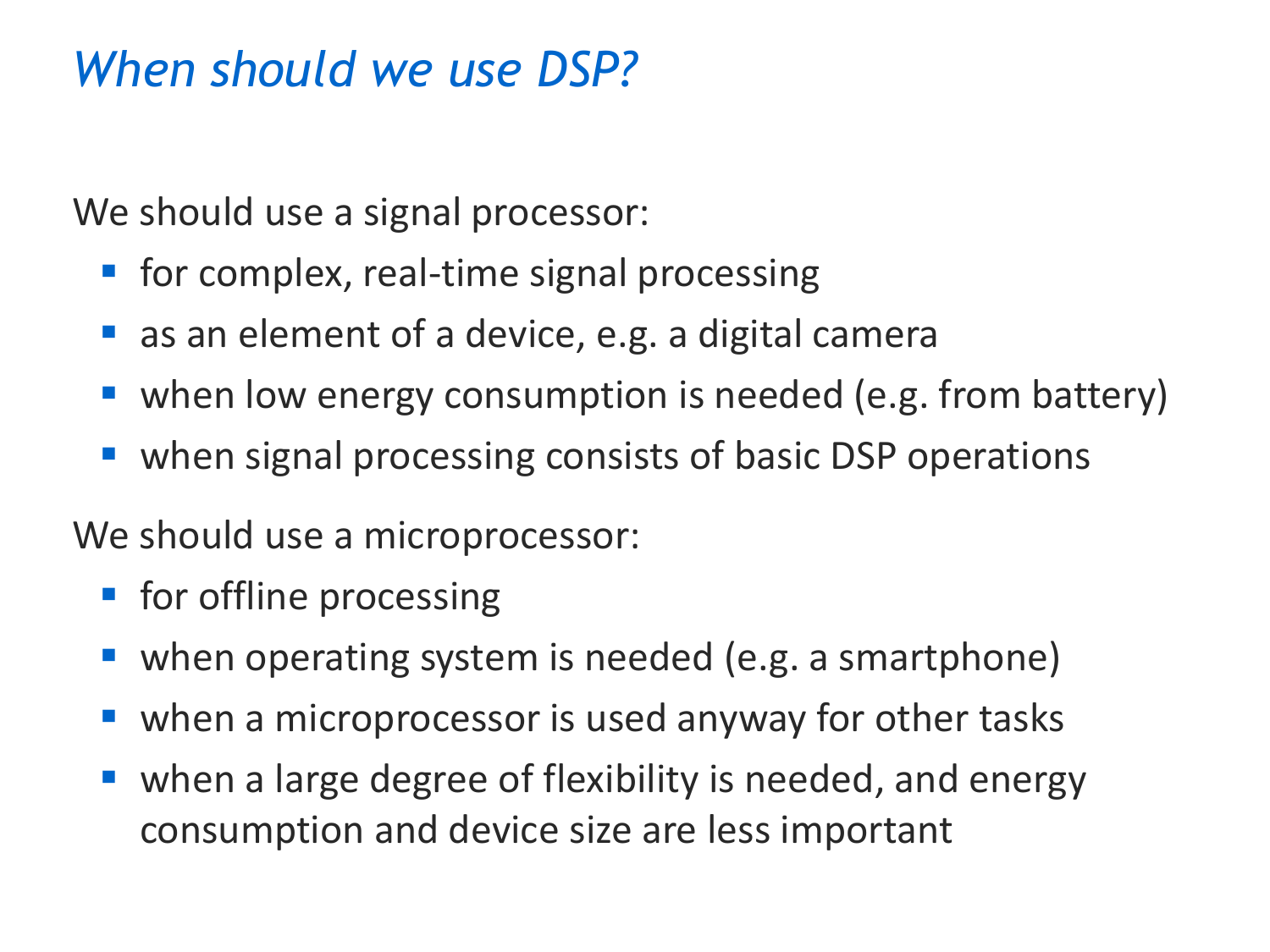# *Signal processing algorithms*

Algorithms for DSP use basic signal processing operations:

- multiply, add, logical operations often vectorized
- Fourier transform (FFT) and cosine transform (DCT)
- convolution / FIR filtering, correlation, autocorrelation
- **IIR filtering**
- **E** signal interpolation
- matrix multiplication

DSP is optimized for performing these operations.

Complex signal processing algorithms are built from these basic operations.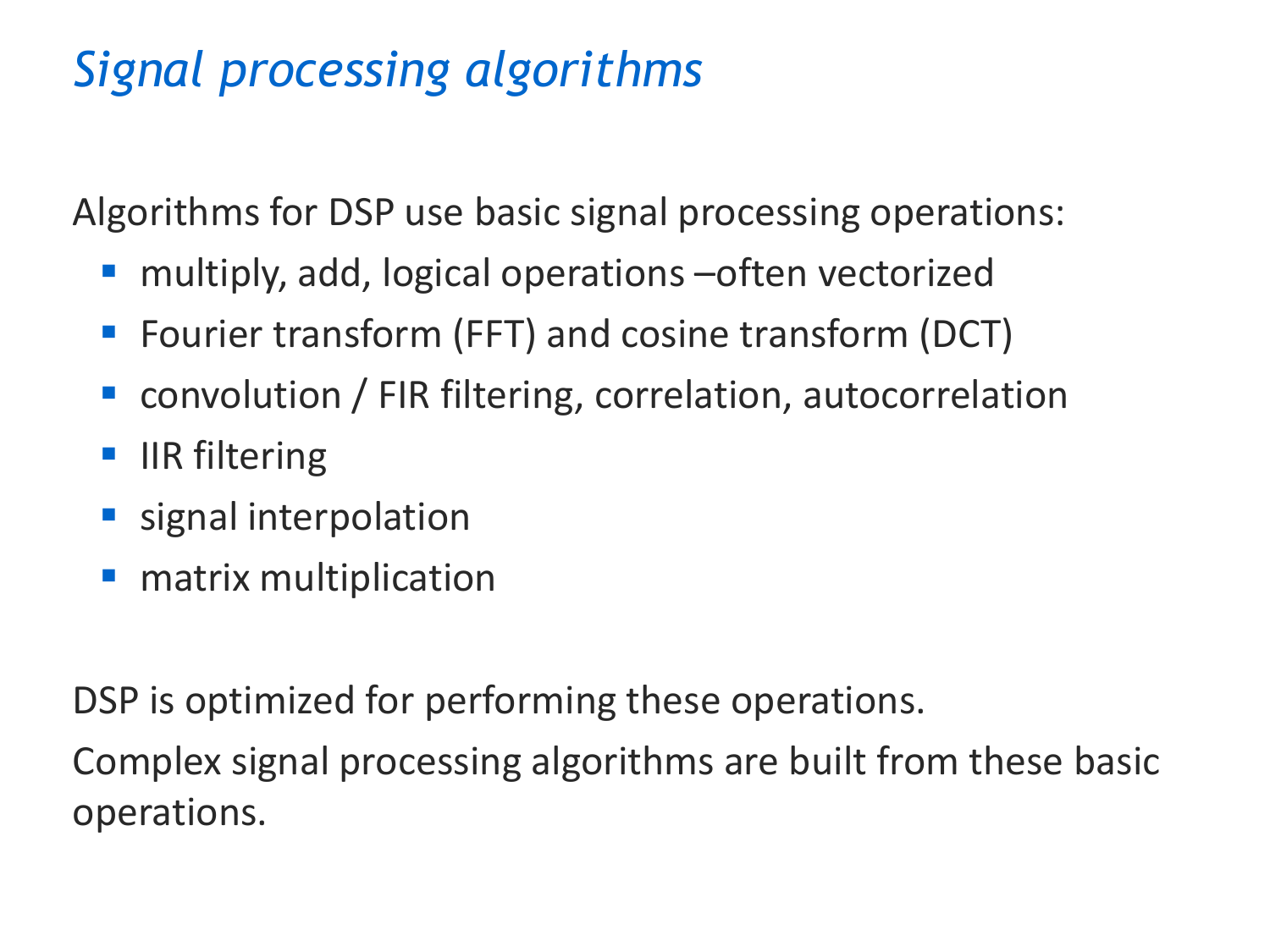#### *Machine code*

- Machine code a set of binary instructions for a processor (e.g. multiply, jump, loop).
- A programmer creates source code of a program, as a text.
- A compiler is software that converts the source code into the machine code.
- A linker is software that merges compiled modules into an executable program.
- When a program is built, it can be executed on a processor.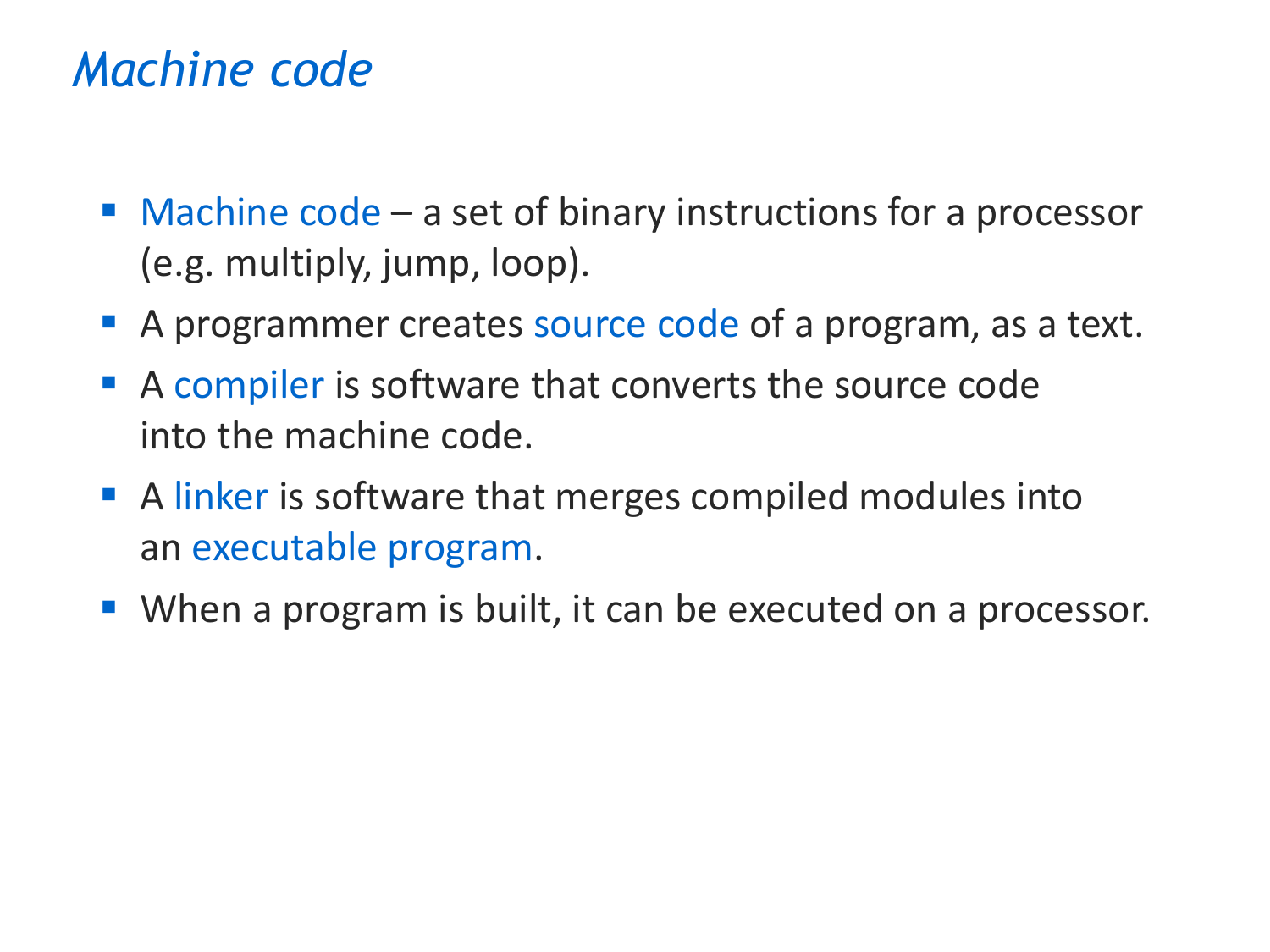#### *Assembler*

- Assembler represents machine code with readable text.
- Processor instructions are written as mnemonics, e.g. MOV – copy data, MPY – multiply, etc.
- **The Assembler code is written for a specific processor.**
- It operates directly on the processor (e.g. on registers).
- A programmer has almost full control over the resulting machine code.
- It's possible to write highly optimized programs.
- Writing programs in Assembler is hard, requires knowledge of how a processor works, and a lot of experience.
- (We don't use Assembler in our course.)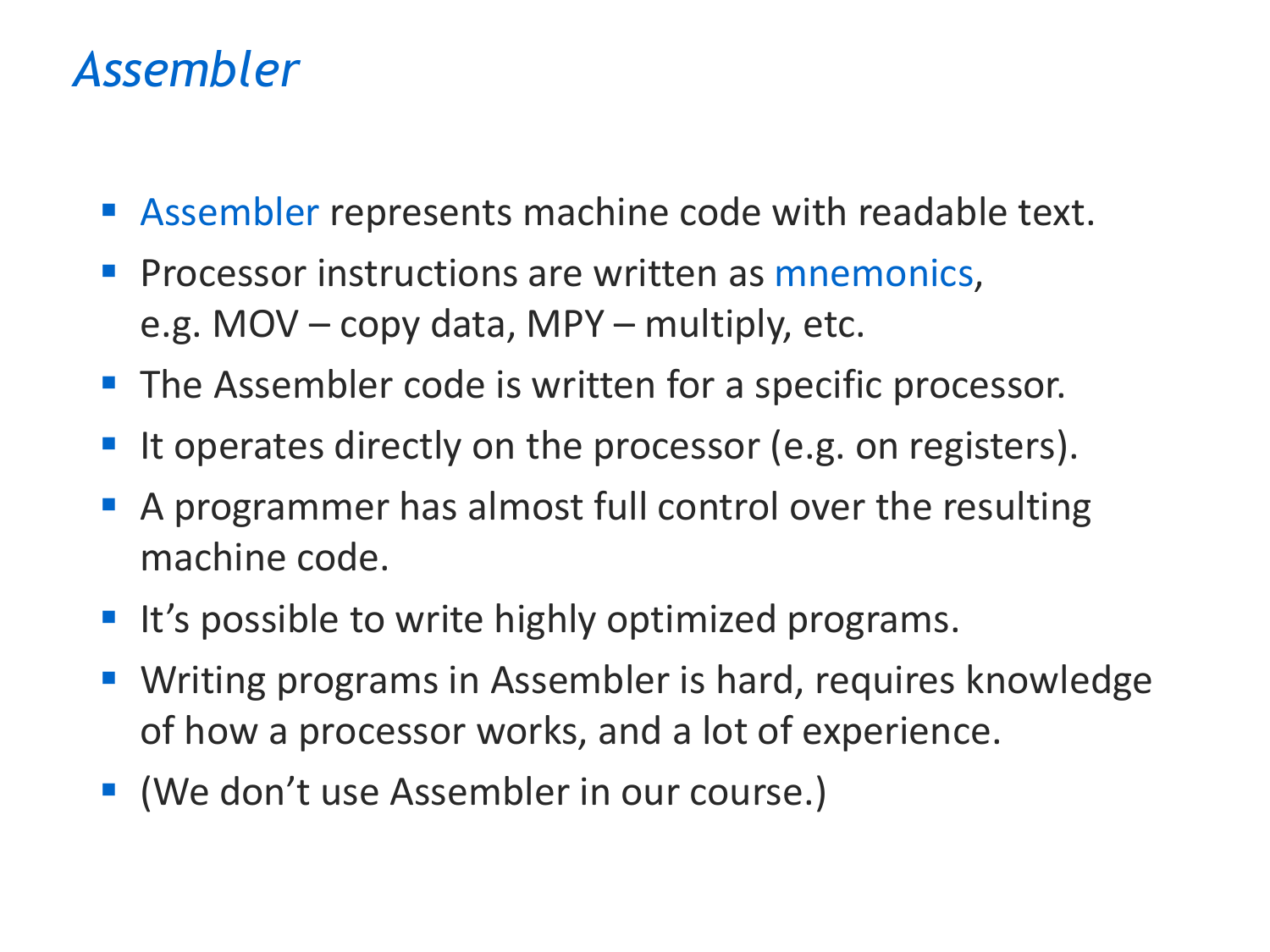#### *Assembler*

#### An example of a DSP program written in Assembler:

| RPTBLOCAL OuterLoopEnd-1 |                         |             |                              | ;outer loop: process a new input  |
|--------------------------|-------------------------|-------------|------------------------------|-----------------------------------|
|                          | <b>MOV</b>              |             | $*AR0+ << #16, AC1$          | ; $HI(AC1) = x(n)$                |
|                          |                         |             |                              | ; inner loop: process a bi-quad   |
|                          |                         | NOP 16      |                              | ; CPU 116: Remark 5682            |
|                          |                         | <b>MPYM</b> | $*AR1+, AC1, AC0$            | ; $AC\theta = b\theta * x(n)$     |
|                          |                         | <b>MACM</b> | *AR1+, *(AR6+T0), AC0        | ; $AC\theta$ += $b1*x(n-1)$       |
|                          |                         | <b>MACM</b> | $*AR1+, *AR6, AC0$           | ; $AC\theta$ += $b2*x(n-2)$       |
|                          |                         | <b>MOV</b>  | $HI(AC1)$ , $*(AR6+T1)$      | ; $x(n)$ replaces $x(n-2)$        |
|                          |                         | <b>MASM</b> | *AR1+, *(AR4+T0), AC0        | ; $AC\theta = a\theta * y(n-1)$   |
|                          |                         | <b>MASM</b> | *AR1+, *AR4, AC0, AC1        | ; $AC1 = a1*y(n-2)$               |
|                          |                         | <b>SFTS</b> | AC1, #1                      | ; AC1 $*= 2$ (correction for Q14) |
|                          |                         | <b>MOV</b>  | $rnd(HI(AC1))$ , $*(AR4+T1)$ | ; $y(n)$ replaces $y(n-2)$        |
| InnerLoopEnd:            |                         |             |                              |                                   |
|                          | <b>AMOV</b><br>AR7, AR1 |             | ; reinitialize coeff pointer |                                   |
|                          | <b>MOV</b>              |             | $rnd(HI(AC1))$ , * $AR2+$    | ; store result to output buffer   |
| OuterLoopEnd:            |                         |             |                              |                                   |
| <b>MOV</b>               | $AR4, *AR3$             |             |                              | ; Update delay pointer            |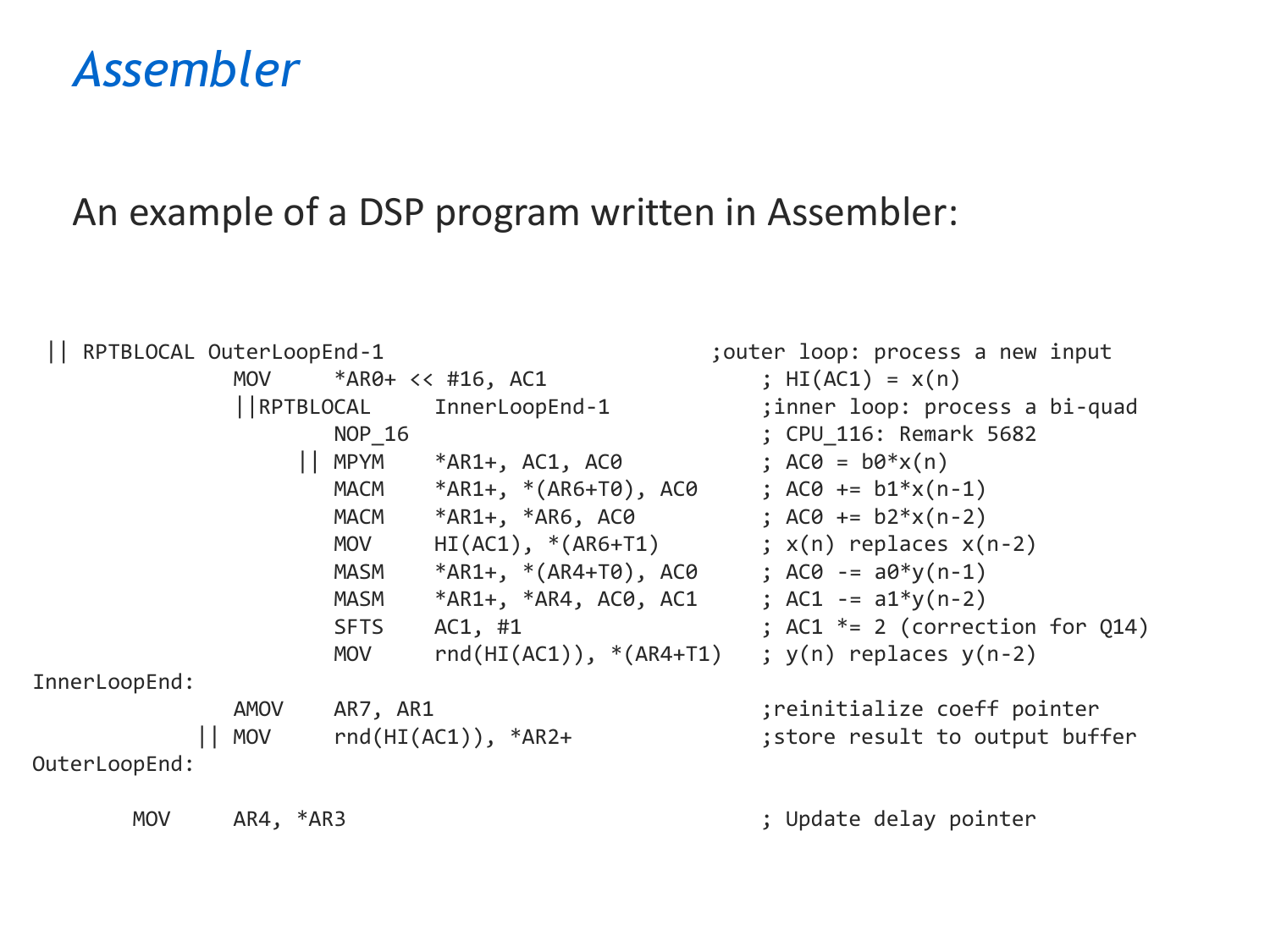# *C language*

- The C programming language is often used as a "high level" language for DSP programming.
- We rely on the C compiler in creating optimal machine code.
- It's often not possible, a compiler is not able to guess the programmer's intentions and it "plays safe".
- Special programming directives (*pragmas*) must be used.
- Compared with Assembler, the resulting code is often slower, and it uses more memory.
- Writing programs is easier and quicker.
- (We use C in our course project.)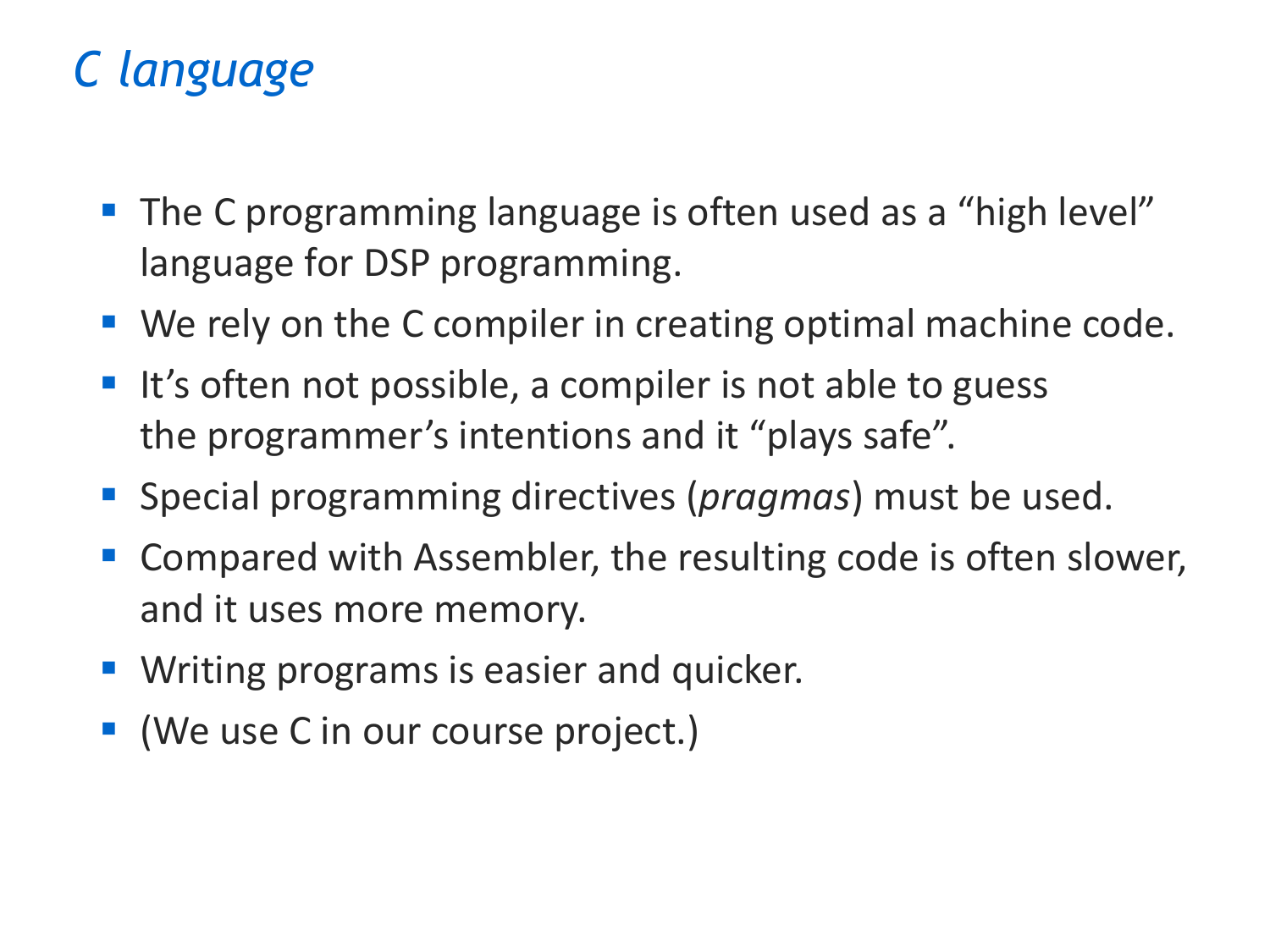#### *C language*

#### An example of a DSP program written in C:

```
// Real FFT of length N/2
for (i = 0; i < N / 2; i++) {
          pRFFT_In[2 * i] = pInput[2 * i]; //arrange real input sequence to
          pRFFT In[2 * i + 1] = pInput[2 * i + 1]; //N/2 complex sequence..
}
memcpy (pRFFT InOrig, pRFFT In, N * sizeof (float));
tw gen (w, N / 2);
split gen (A, B, N / 2);twiddle = (float *) w;
// Forward FFT Calculation using N/2 complex FFT..
DSPF sp fftSPxSP (N / 2, pRFFT In, twiddle, pTemp, brev, rad, 0, N / 2);
// FFT Split call to get complex FFT out of length N..
FFT Split (N / 2, pTemp, A, B, pRFFT Out);
// Inverse FFT calculation
// IFFT Split call to get complex Inv FFT out of length N..
IFFT Split (N / 2, pRFFT Out, A, B, pTemp);
// Inverse FFT Calculation using N/2 complex IFFT..
DSPF sp ifftSPxSP (N / 2, pTemp, twiddle, pRFFT InvOut, brev, rad, 0, N / 2);
```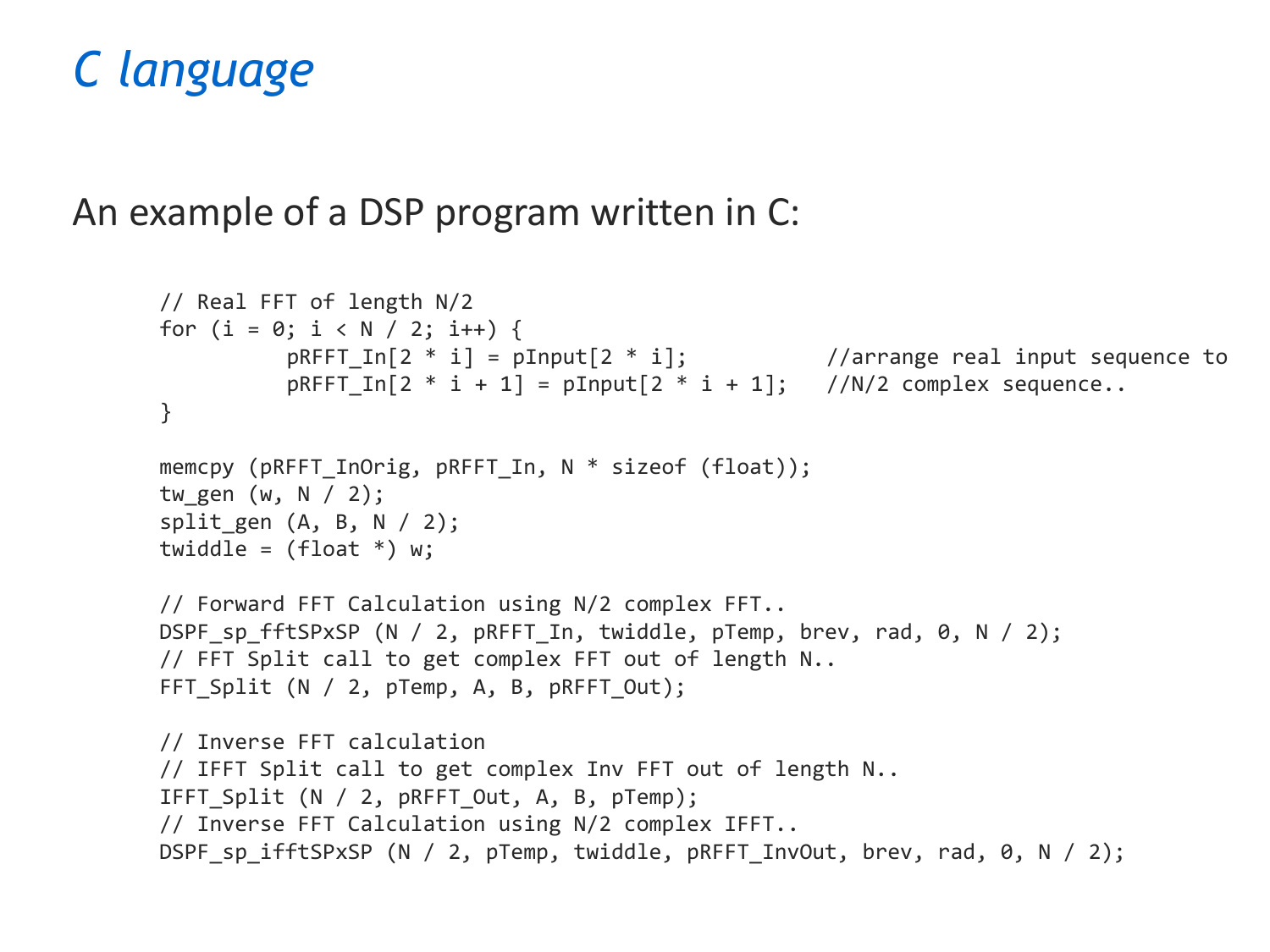## *C and Assembler working together*

- Can we use both languages together? Yes, we can!
- A linker can merge modules written in Assembler and C into a single program.
- Critical operations may be written in Assembler, optimized to work very fast.
- A general "logic" of the program may be written in C.
- We can often use optimized signal processing procedures (such as FFT) written by others, linking them with our code.
- DSP vendors usually provide libraries with optimized DSP operations written in Assembler, e.g. DSPLIB for Texas Instruments DSPs.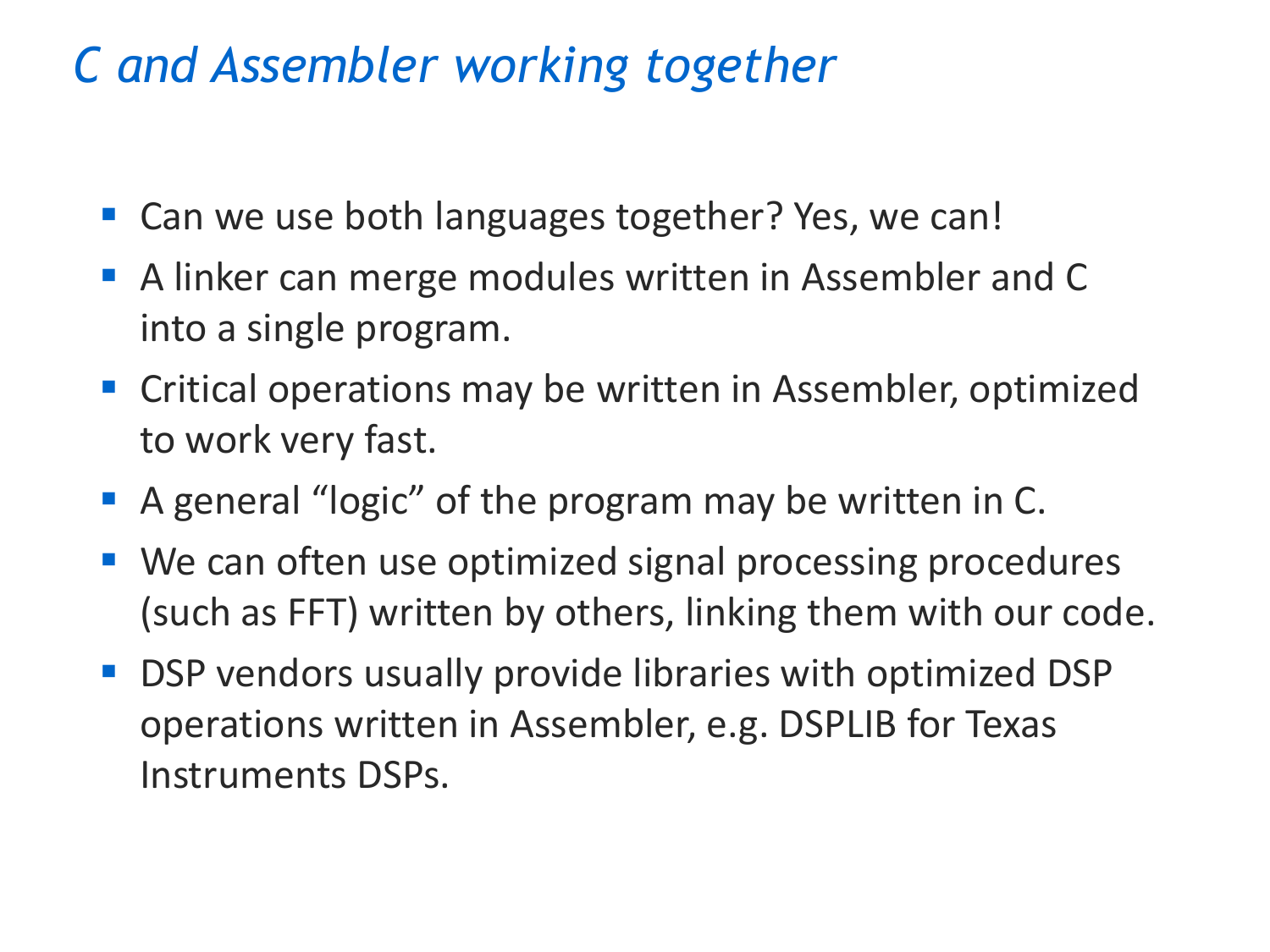#### *Evaluation boards*

Evaluation board / module / kit:

- a board containing a signal processor, interfaces and additional elements (memory, flash card, codecs, etc.)
- used for development, testing, debugging and optimization of DSP programs
- communicates with a PC via USB port
- allows for step by step program execution and evaluation of processor and memory state (via debug probe)
- in the final product, only the processor is mounted, not the whole development board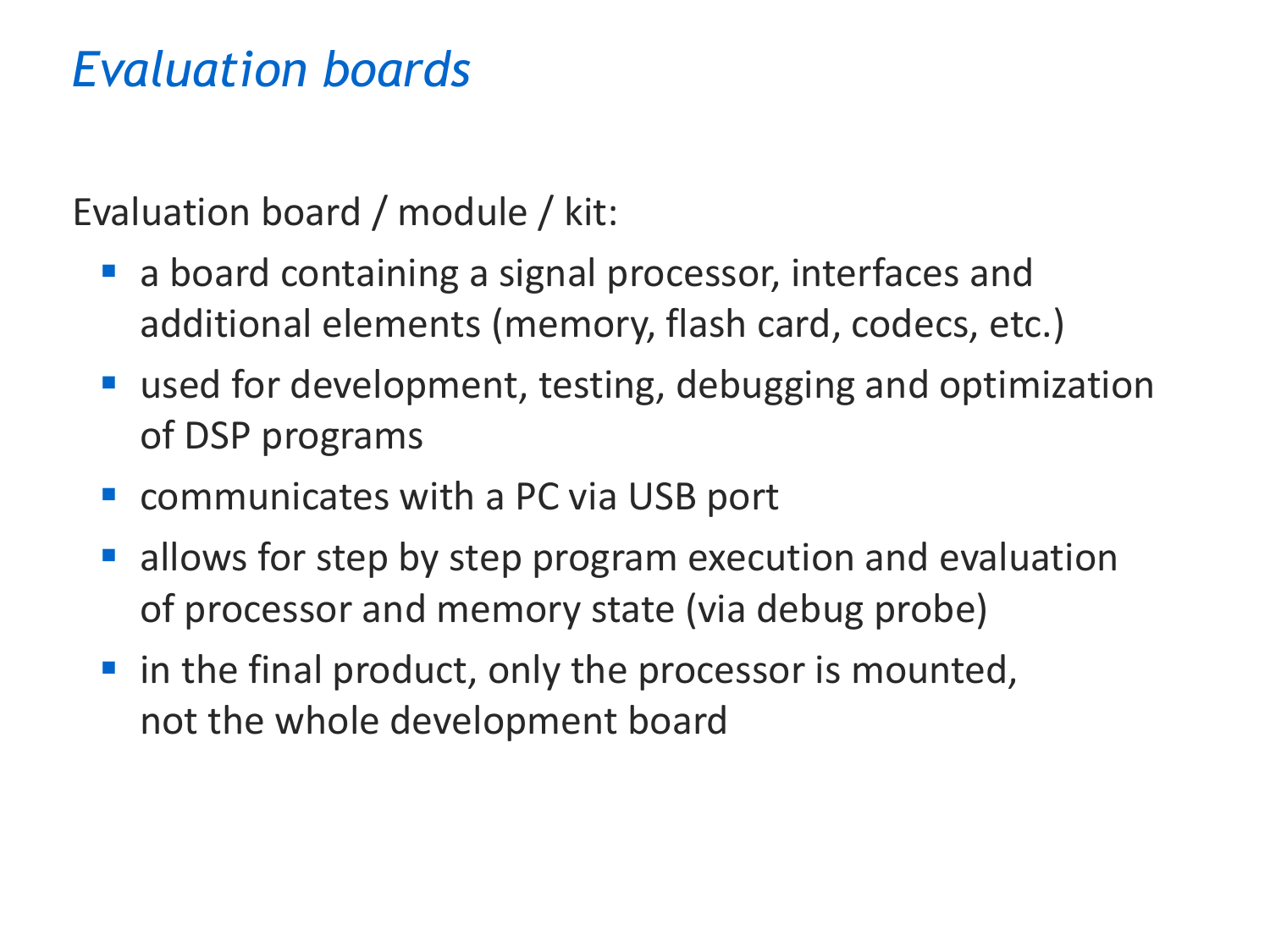#### *Evaluation boards*

Texas Instruments C5535 evaluation board, used in this course



TMDX5535EZDSP USB Stick Development Kit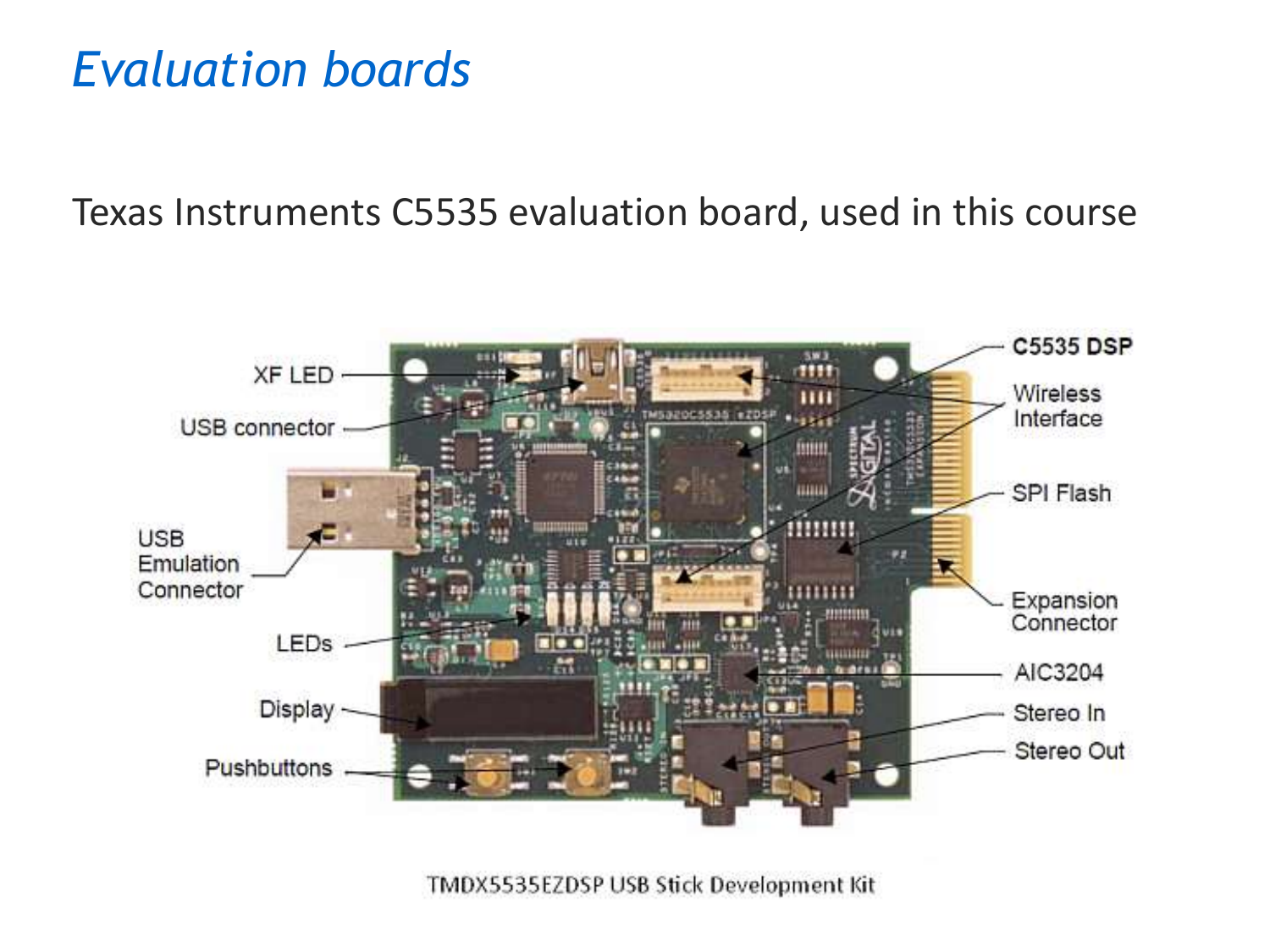# *Development environment*

In development of DSP programs, the following tools are used:

- **•** programming tools (IDE)
	- source code editor
	- compiler and linker
	- debugger
- **•** programming libraries (SDK)
	- processor functions (*Processor SDK*), including the operating system
	- development board functions (*Board SDK*)
	- signal processing functions (e.g. *DSPLIB*)
	- additional functions, e.g. network connectivity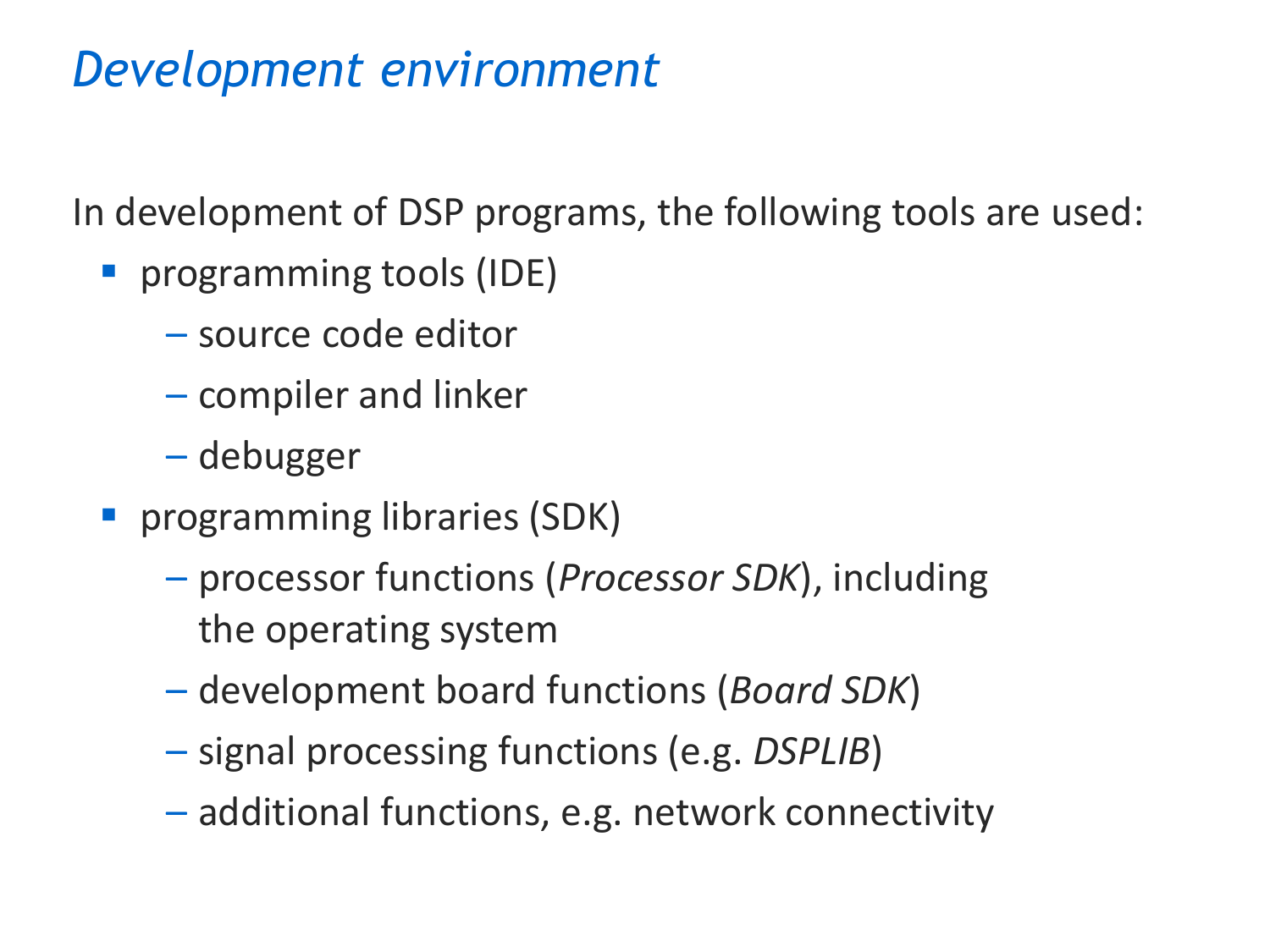# *Stages of program development*

- A development board is connected to PC.
- The program is compiled in *Debug* mode – code optimizations are turned off.
- A compiled program is sent to the DSP board and executed.
- **The program can be debugged we can stop it, evaluate** values of variables, search for errors.
- Program testing  $-$  if the results are valid.
- For performance tests, the program must be compiled in *Release* mode, with code optimizations turned on. In this mode, the program cannot be debugged.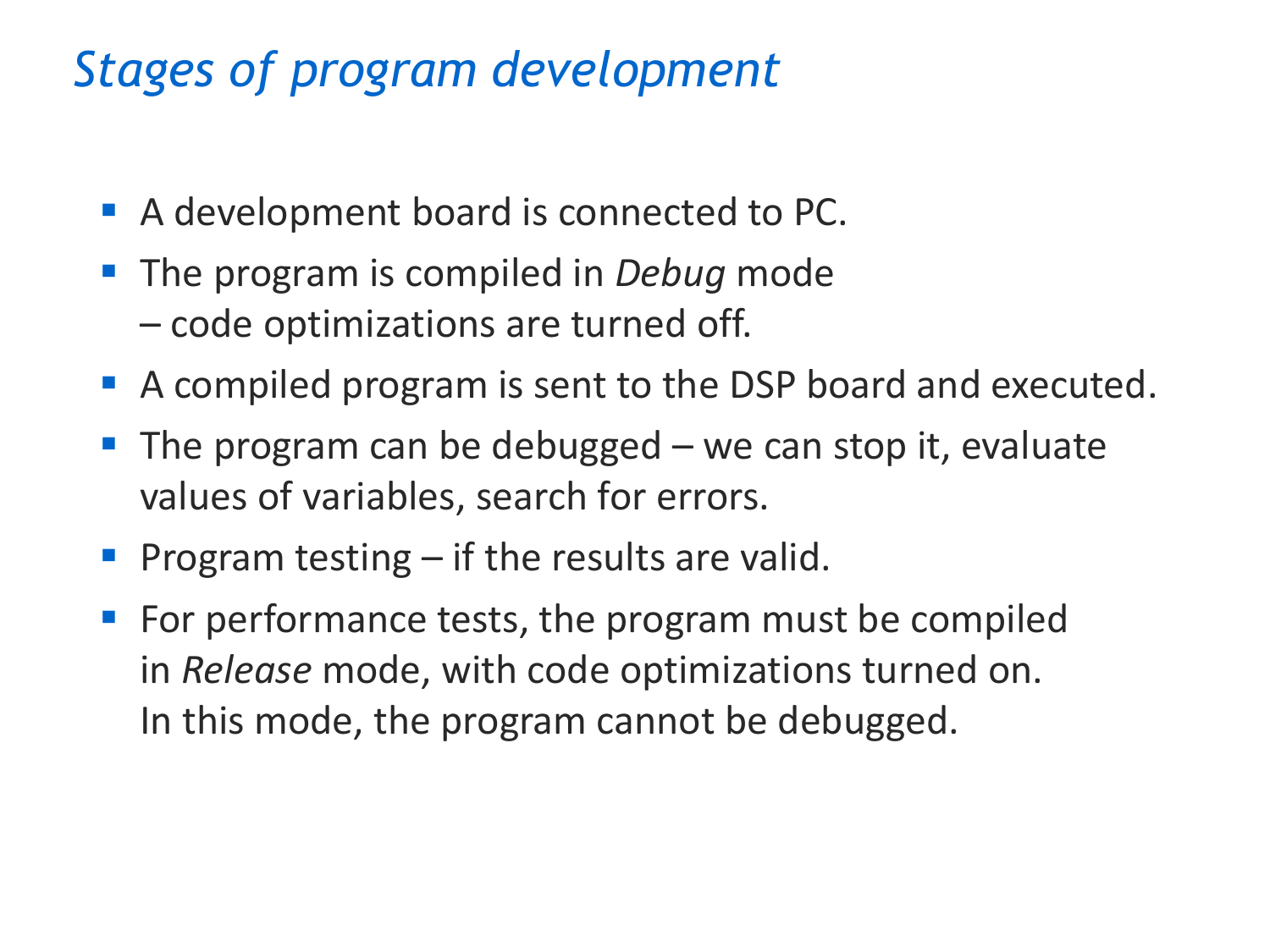# *A program is ready*

- $\blacksquare$  A program is ready when it works as expected without errors and with satisfactory performance.
- The program is compiled in *Release* mode.
- The program is flashed into a persistent memory of DSP or the board, using a special module.
- The CPU is ready to be installed in the device.
- At this point, we can no longer debug the program, we can only obtain and analyze the results.
- Therefore, sufficient effort must be put into the development phase, so that the final program works as expected.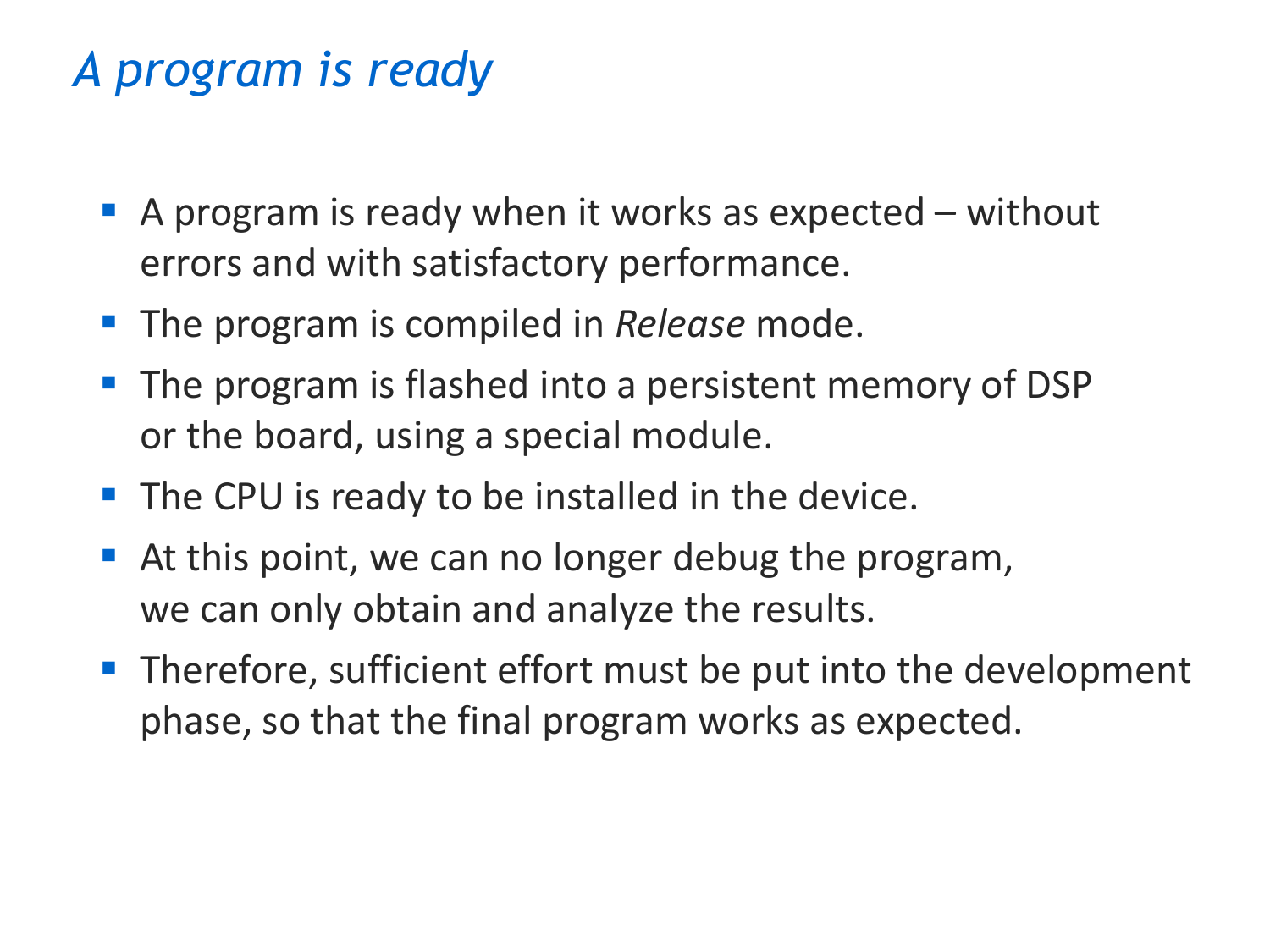# *Performance scores of a DSP*

Computational performance:

- MIPS millions of instructions executed per second
- FLOPS number of floating-point operations executed per second, usually with a prefix (e.g. MFLOPS – millions)
- MMACS millions of MAC instructions executed per second; MAC is specific for DSP  $(x \leftarrow x + a \times b)$

Energy performance:

■ power per 1 MHz of DSP clock frequency, in mW/MHz, given a power supply voltage, measured in the active and in the standby modes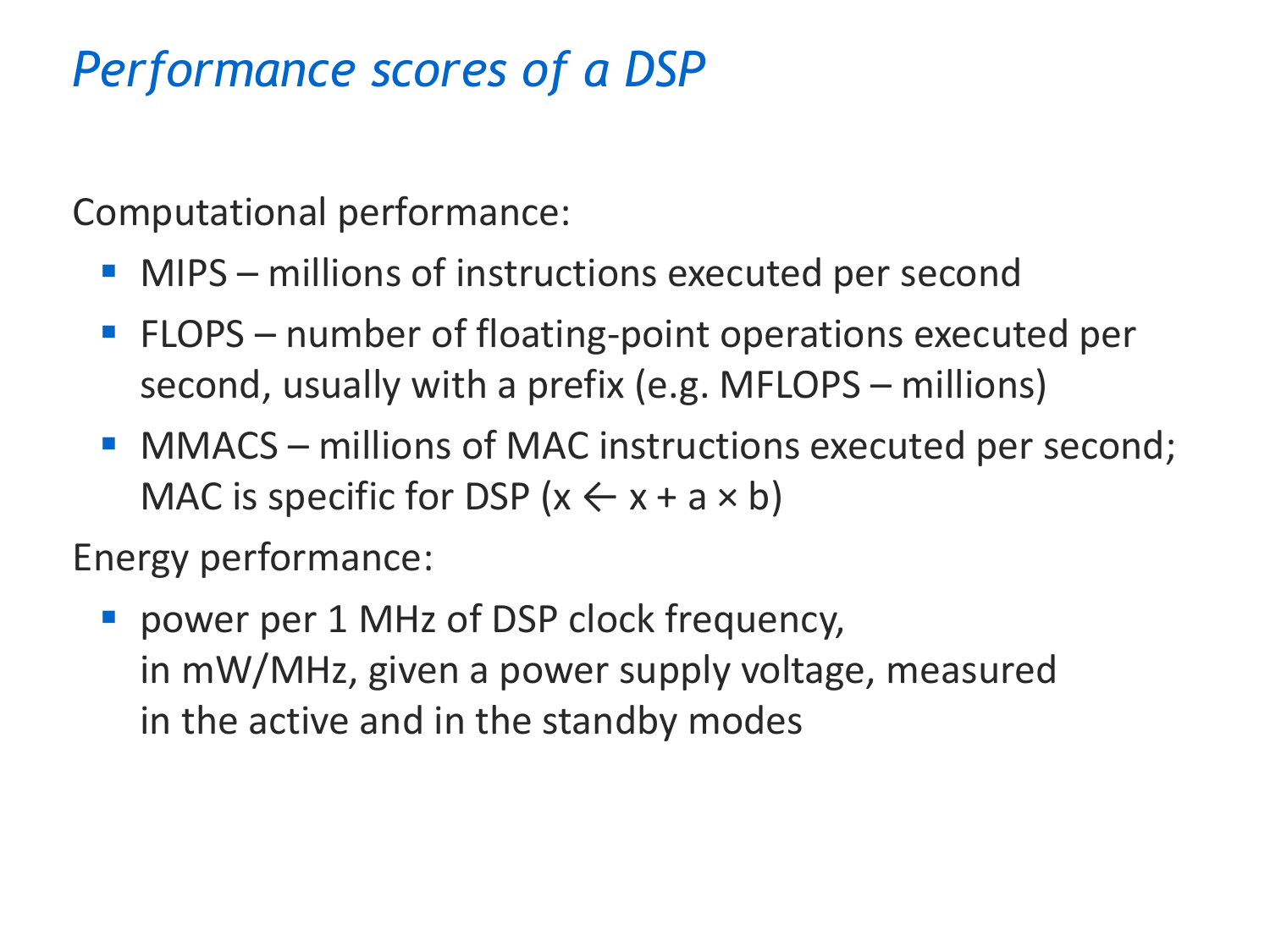# *DSP producers*

Main digital signal processor producers:

- Texas Instruments (www.ti.com)
- Analog Devices (www.analog.com)
- **E** NXP Semiconductors (www.nxp.com)
- **Filter Freescale (www.freescale.com)**
- XMOS (www.xmos.com)
- CEVA (www.ceva-dsp.com)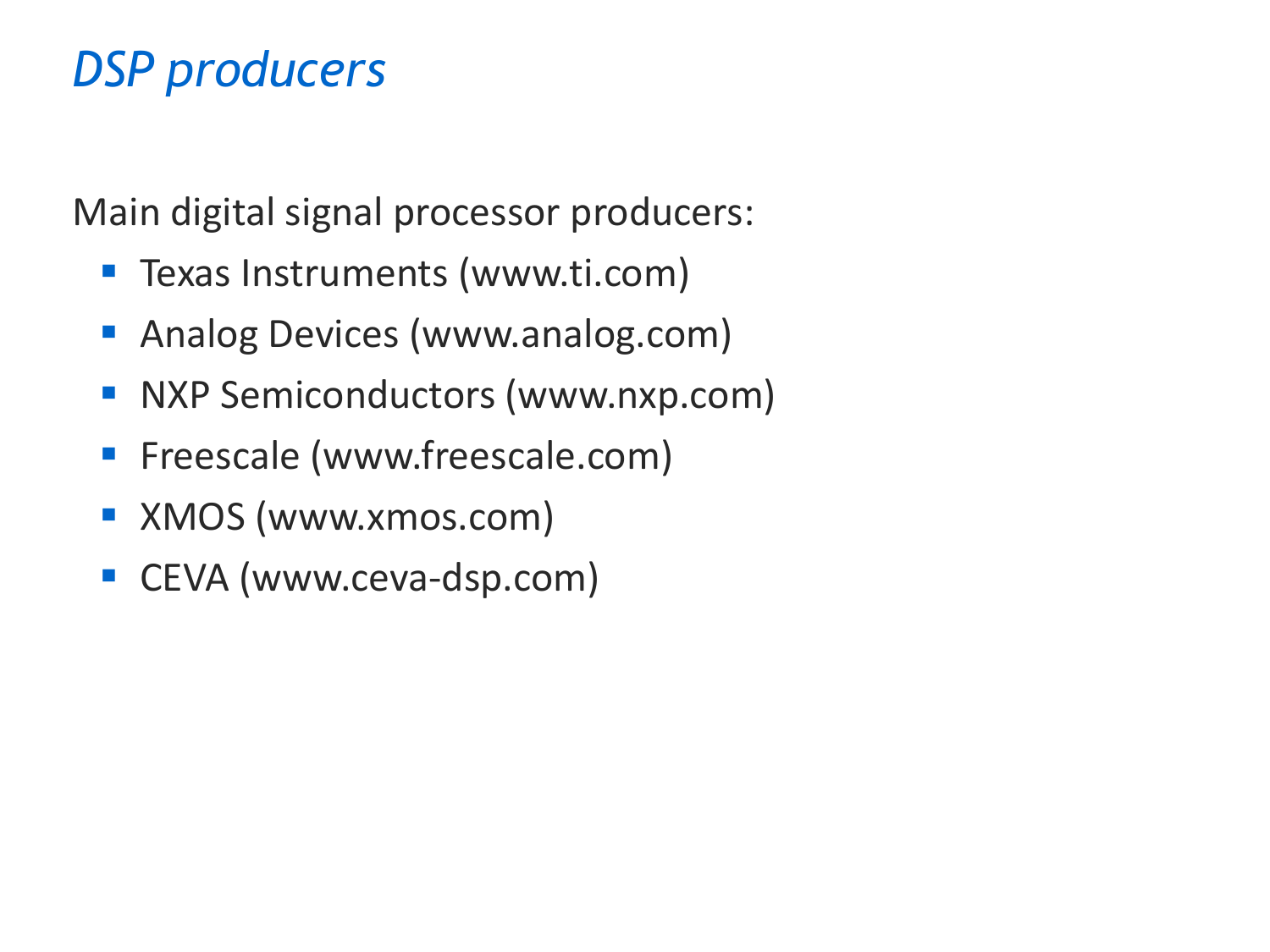# *Example applications*

DSP in a digital camera – functions:

- auto exposition
- auto focus
- auto program selection
- **E** demosaicing of sensor data
- **·** noise reduction
- composing HDR images
- special effects
- face detection
- moving object following, keeping it in focus
- JPG and MPEG compression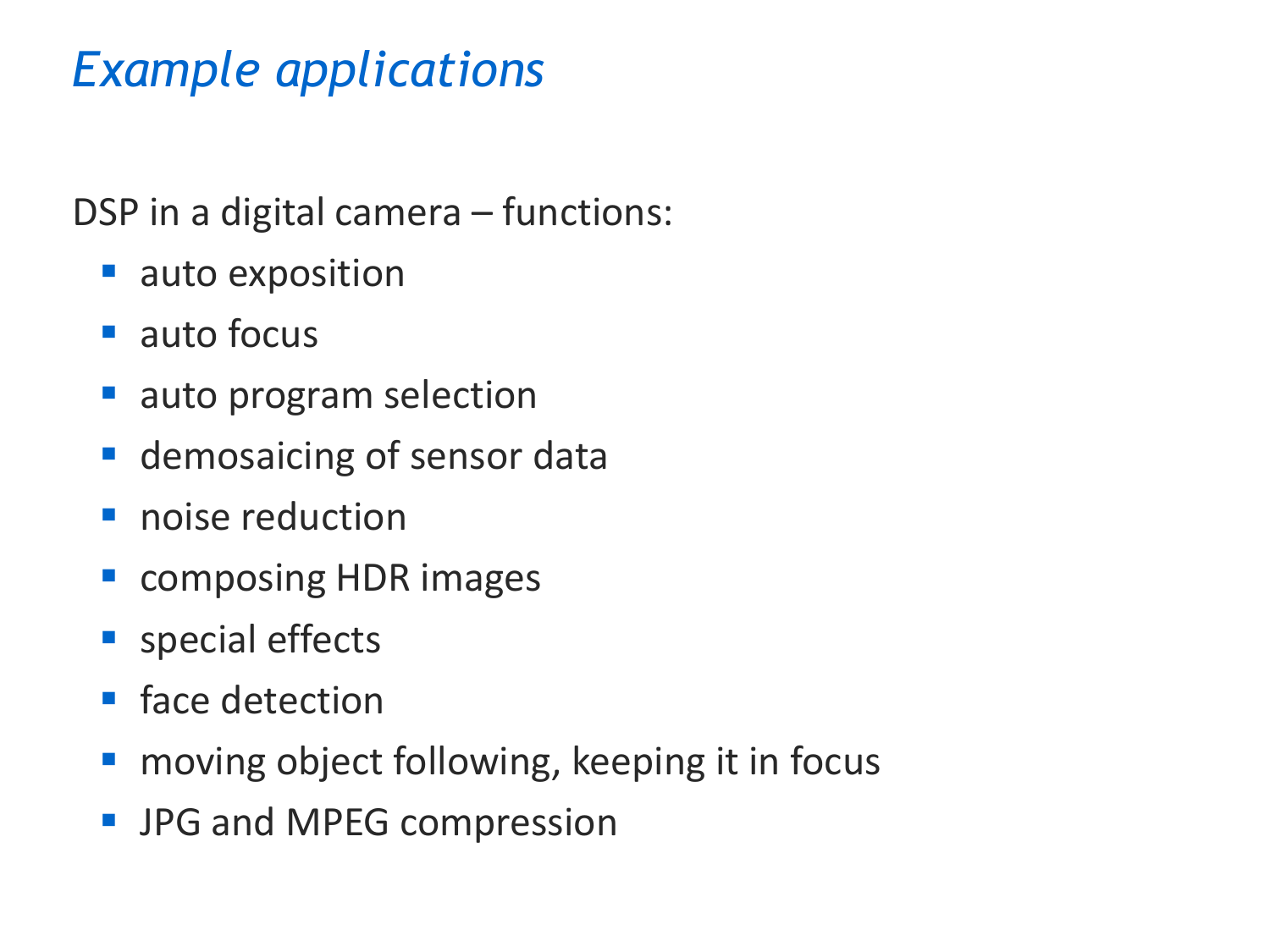## *Applications – consumer products*

- digital cameras and camcorders
- music and video players
- sound synthesizers and samplers
- **E** electronic toys
- **E** electronic babysitter
- home appliances, e.g. washing machine
- **E** remotely controlled vehicles, drones
- **E** smart home devices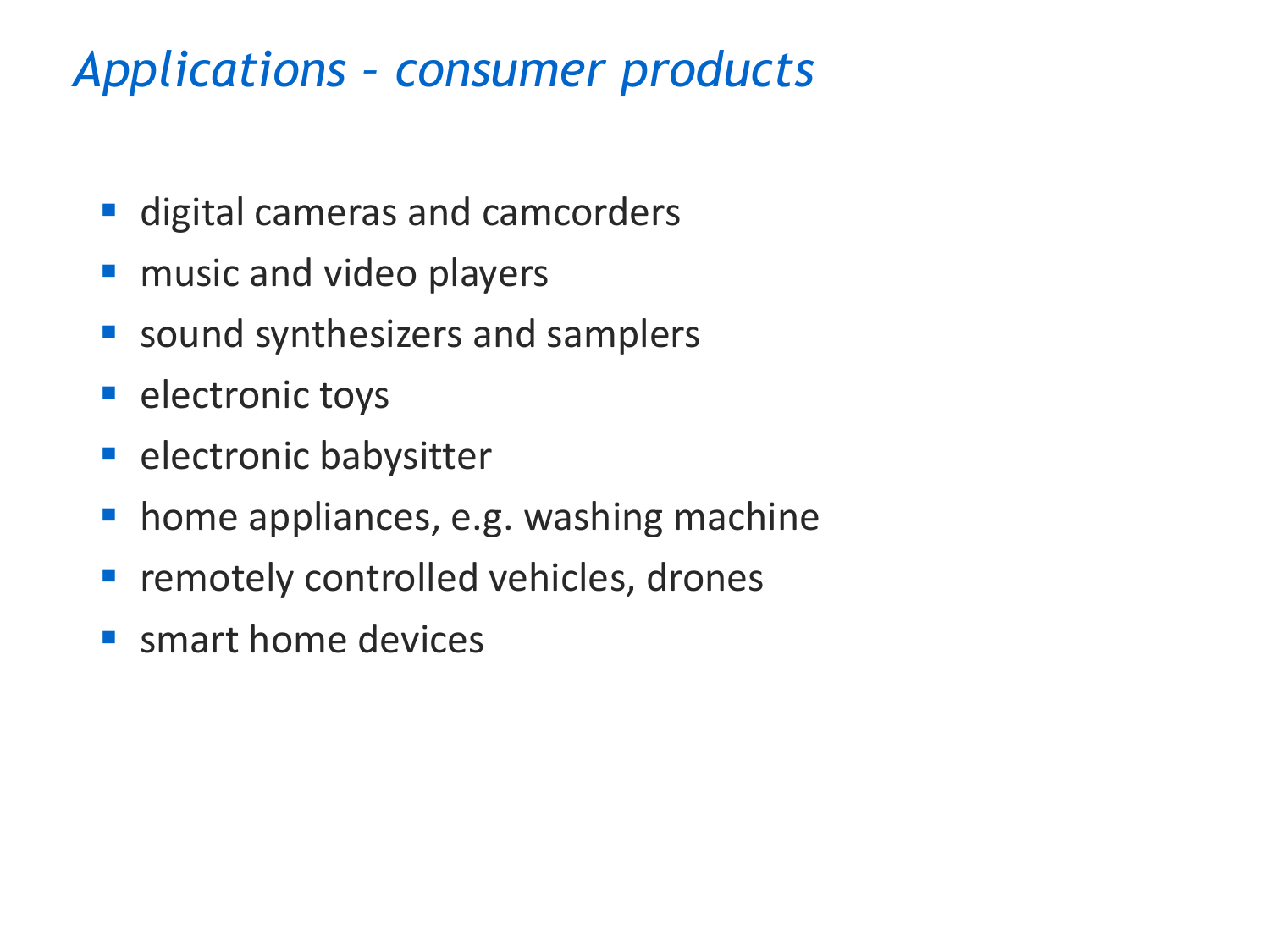# *Applications - telecommunication*

- encoding, decoding, compression of sound and images
- noise and interference reduction
- acoustic and telecommunication echo removal
- **E** improving speech intelligibility in presence of noise
- $teleconference$  systems  $-$  enhancing the speaker direction
- speech recognition and synthesis, voice controlling
- video monitoring video content recognition
- monitoring stations analysis of sensor data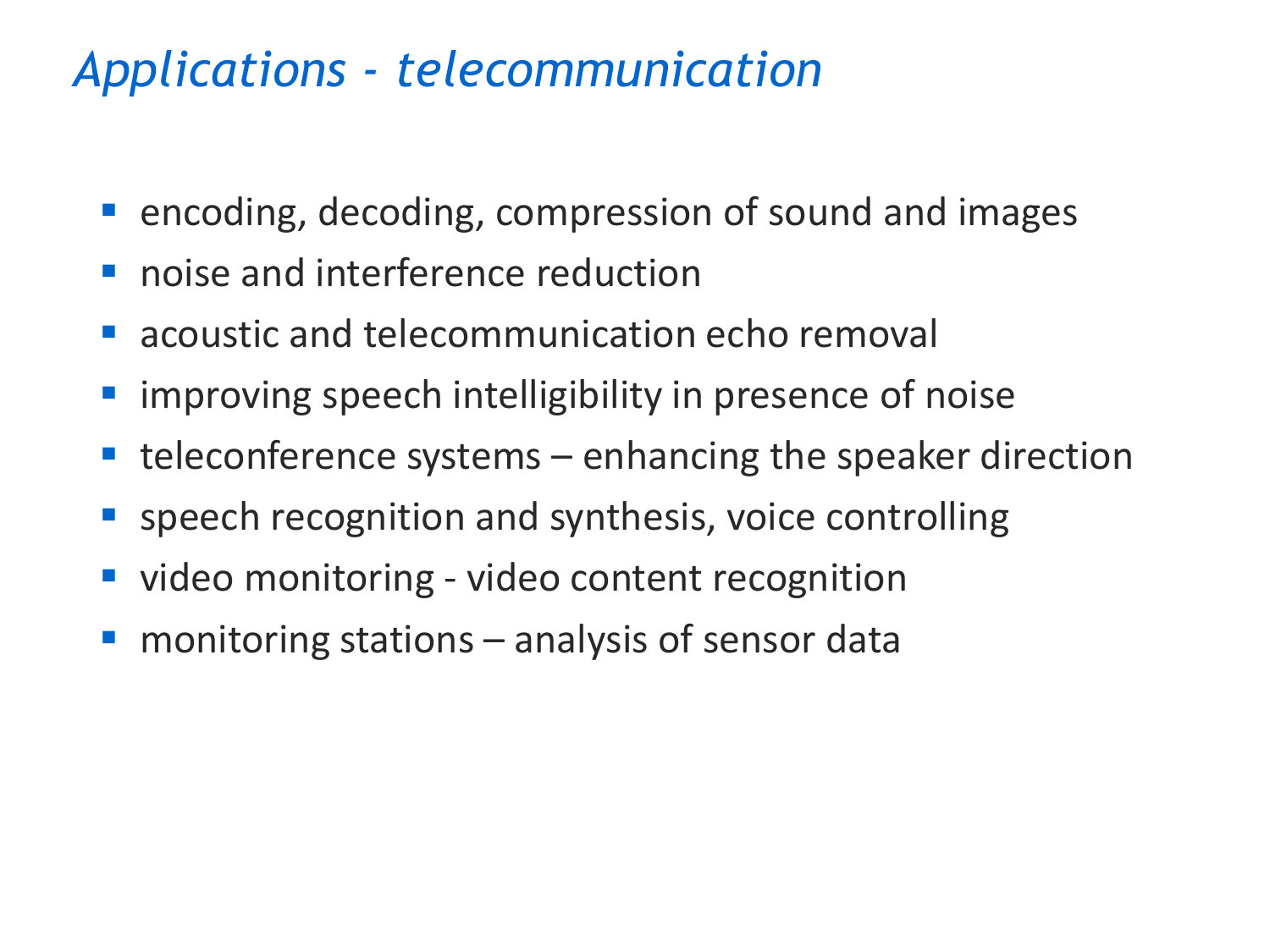# *Applications - medicine*

- analysis of test results (USG, tomography, etc.)
- analysis of brain waves (EEG)
- hearing aids and cochlear implants
- **E** electronic throat, prostheses
- rehabilitation devices
- **EXT** remote health monitoring, telemedicine
- **•** physical activity monitoring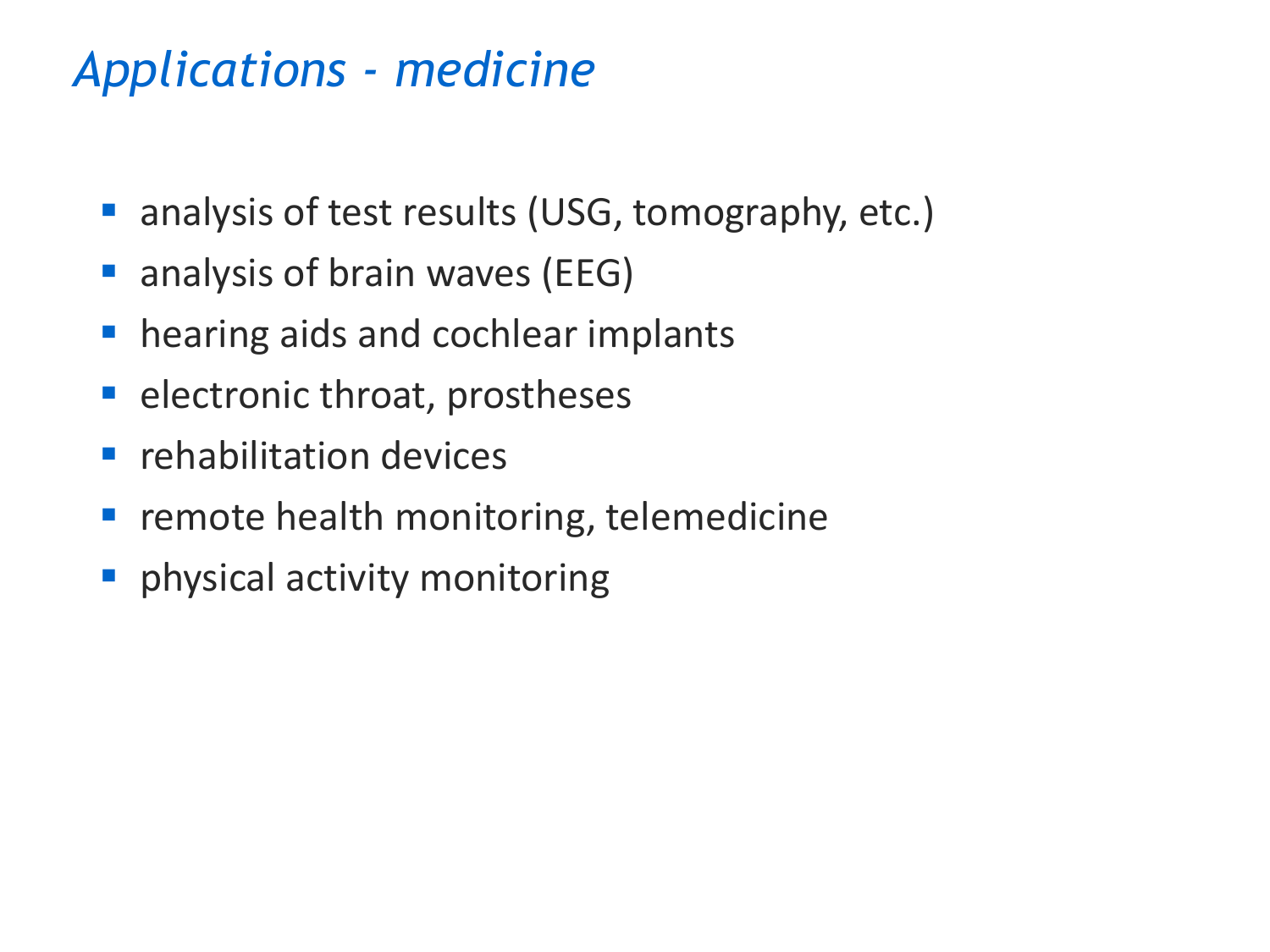# *Other applications*

Military applications:

- radar, sonar, LiDAR object detection, speed measurement
- $\blacksquare$  cryptography and watermarking  $\blacksquare$  data protection
- **navigation**
- missile guidance

Car industry applications:

- car functions management (such as ABS)
- navigation
- hands-free audio system
- obstacle detection, parking assist
- autonomous vehicles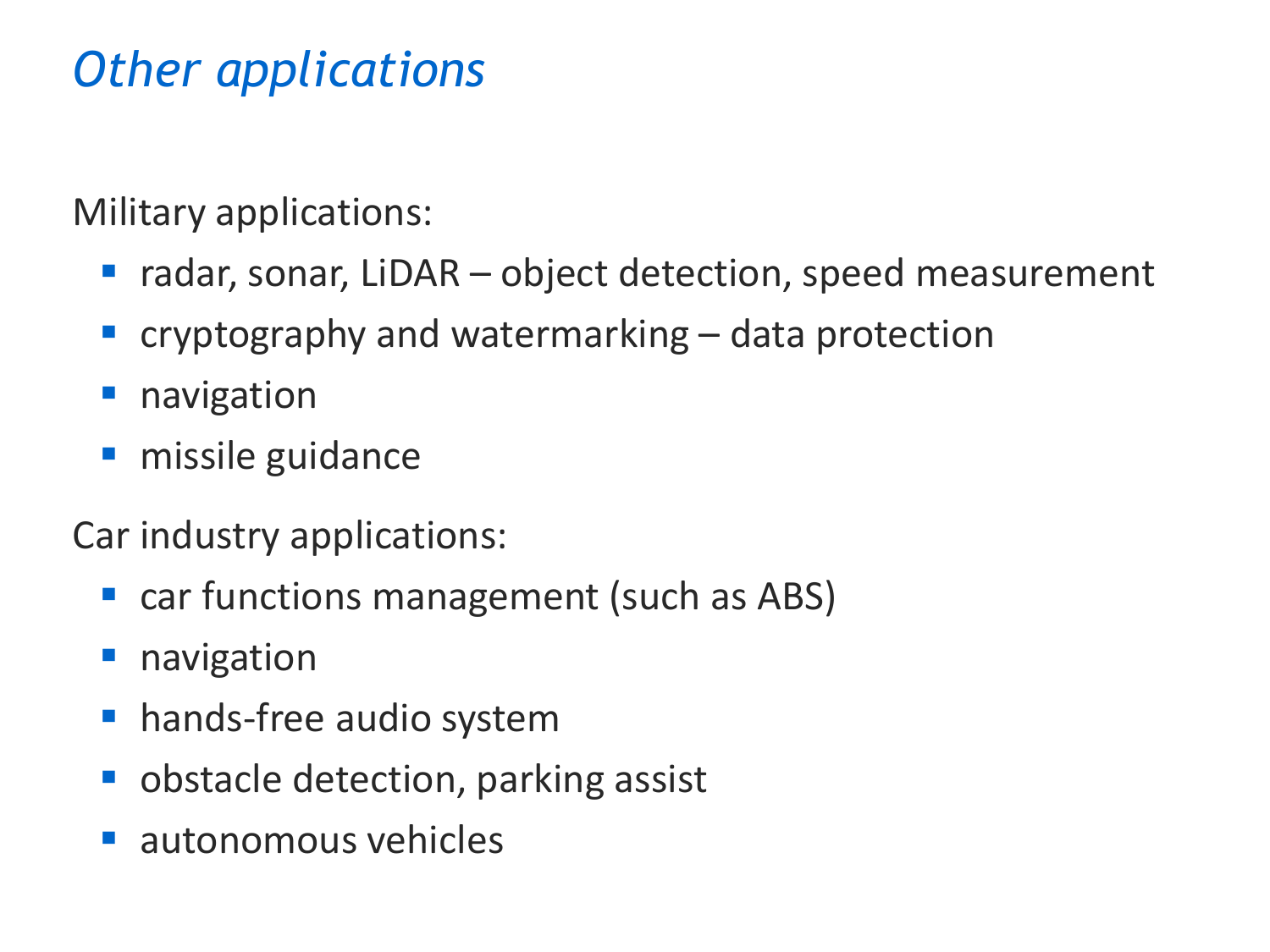## *Multiprocessor and multicore systems*

- In some cases, a single DSP does not have sufficient power to ensure real time signal processing.
- Possible solutions:
	- multicore signal processors,
	- multiprocessor systems several processors working together.
- **Example: image analysis "pixel by pixel"** the image can be split into segments, each processor/thread analyzes one part, the results are merged.
- Synchronization is a problem, it's more difficult than in PC.
- Overhead time is high, programming is difficult.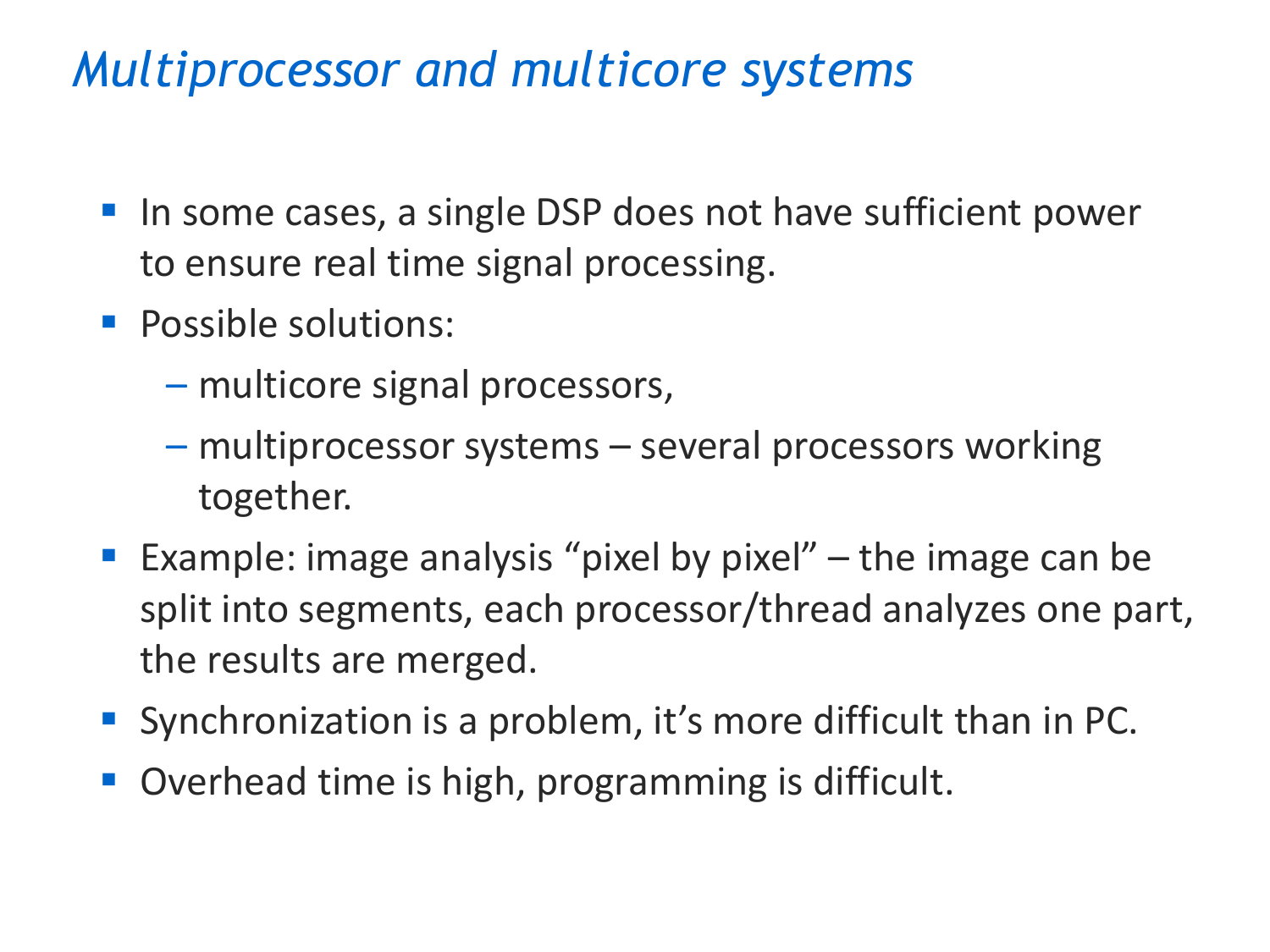# *Hybrid processors*

- Two different processor types in a single chipset:
	- one or more CPU cores, usually ARM,
	- several DSP cores.
- The main core runs the operating system, e.g. Linux.
- A program running on the main core manages the computations.
- DSP cores perform processing operations.
- Complex programming (a system of queues).
- High overhead.
- High flexibility in program creation.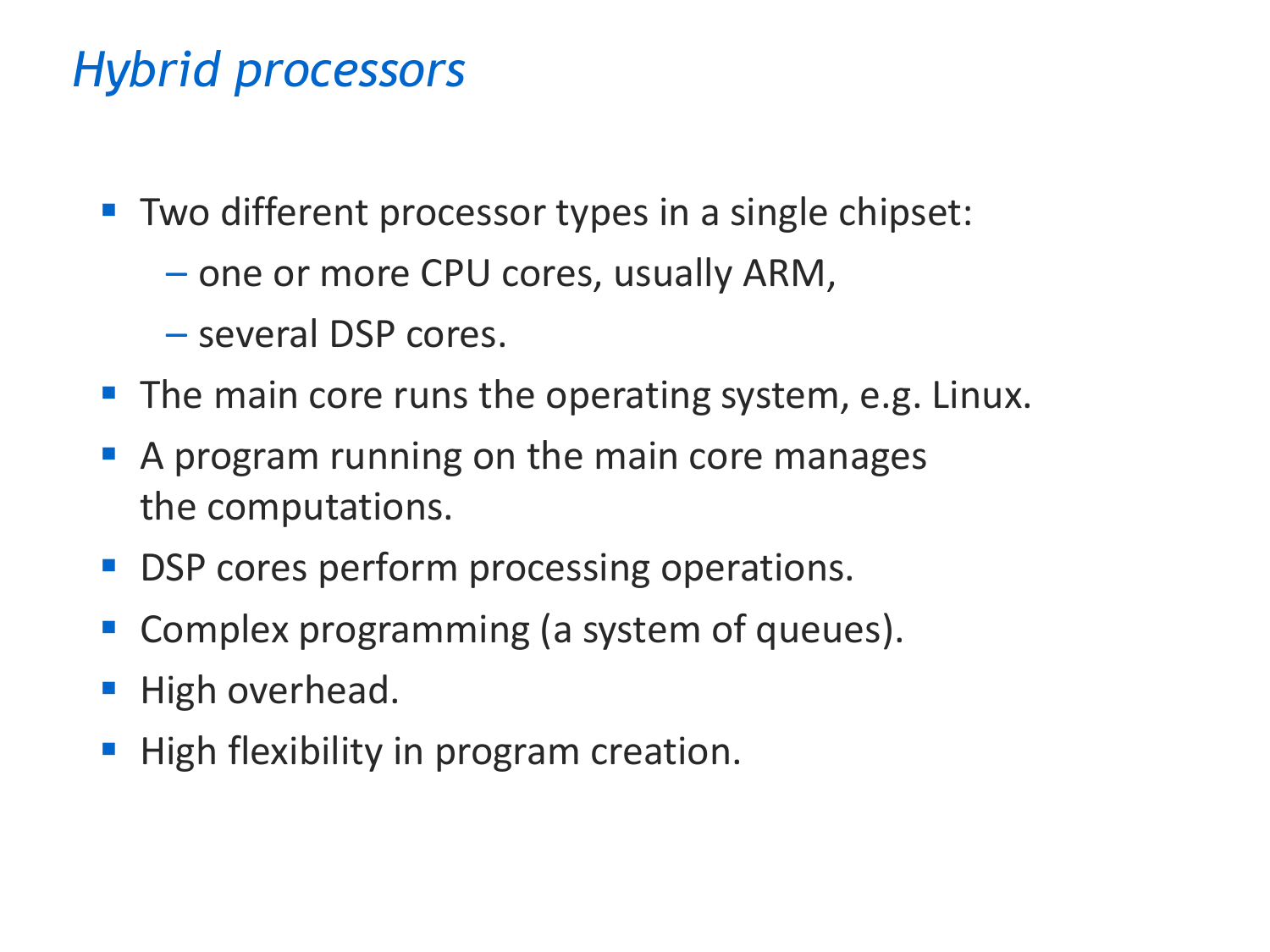# *Examples of hybrid processors*

66AK2H12 Keystone (Texas Instruments)

- $\blacksquare$  4 cores ARM A15
- 8 cores DSP C66x

Snapdragon 835 (Qualcomm, 2019)

- CPU: 8 cores ARM of different types (1+3+4)
- GPU (graphics processor)
- DSP: Hexagon 690, multicore, + *tensor accelerator*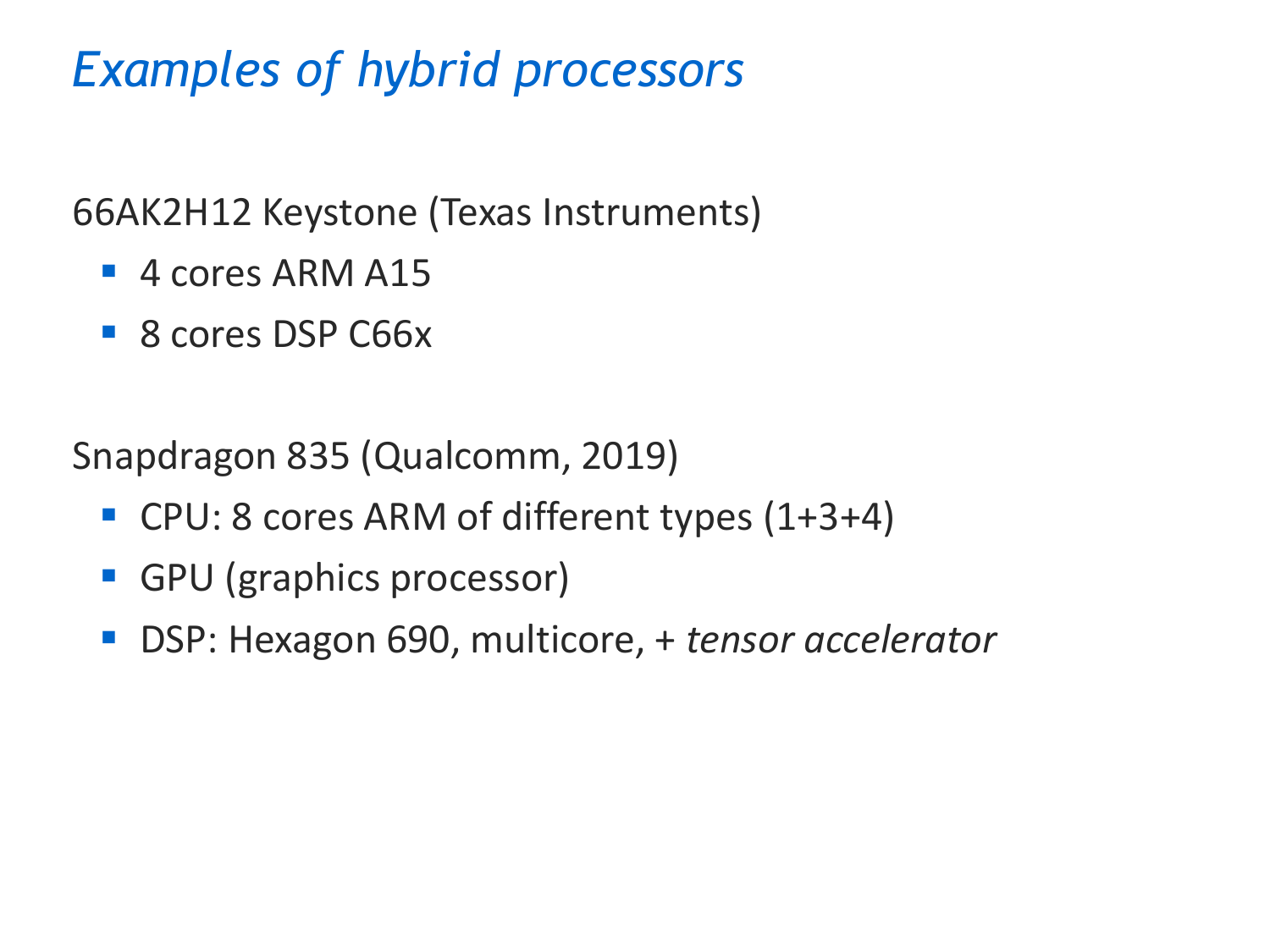## *DSP alternatives: FPGA*

#### FPGA (*Field-Programmable Gate Array*)

- A chipset, which hardware architecture can be configured by a programmer.
- A matrix of programmable logic units with memory, connections between units may be modified.
- **EXP** Architecture can be optimized for a specific algorithm.
- FPGA replaces DSP in applications in which DSP performance is not sufficient (parallel processing, high frequency signals).
- **E** High flexibility.
- Very high cost.
- Main producers: Altera, Xilinx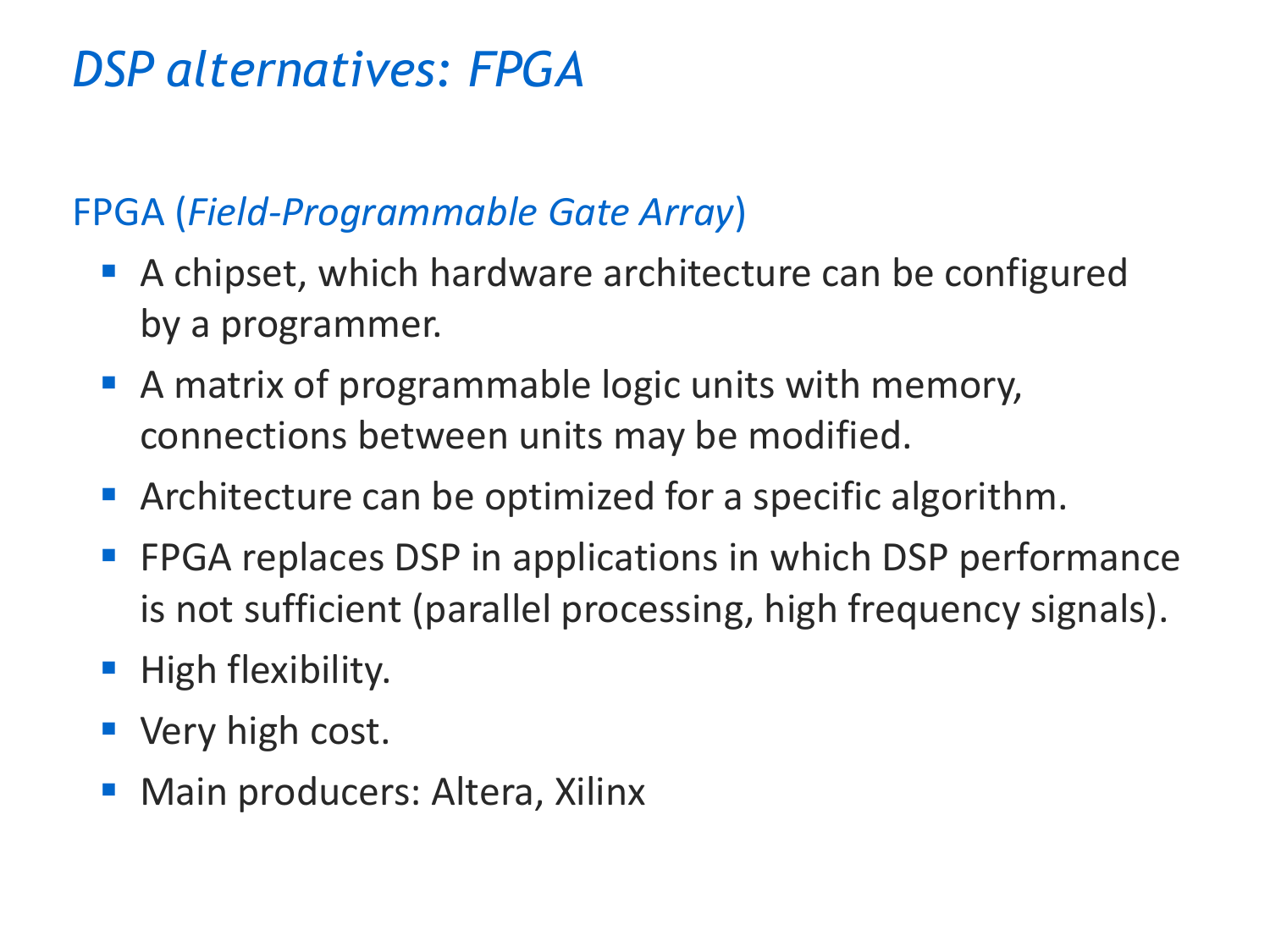# *DSP alternatives: ASIC*

#### ASIC (*Application-Specific Integrated Circuit)*

- A specialized chipset, with architecture optimized for a specific application, in factory.
- It cannot be modified the way FPGA can.
- High (optimal) performance for that specific application.
- Faster than FPGA and DSP, uses less energy.
- No flexibility  $-$  only a specific application.
- High cost of design and production.
- If an error is found in the algorithm, it often cannot be fixed (only the firmware can be modified, but not the architecture). On the DSP, we can simply supply a new program.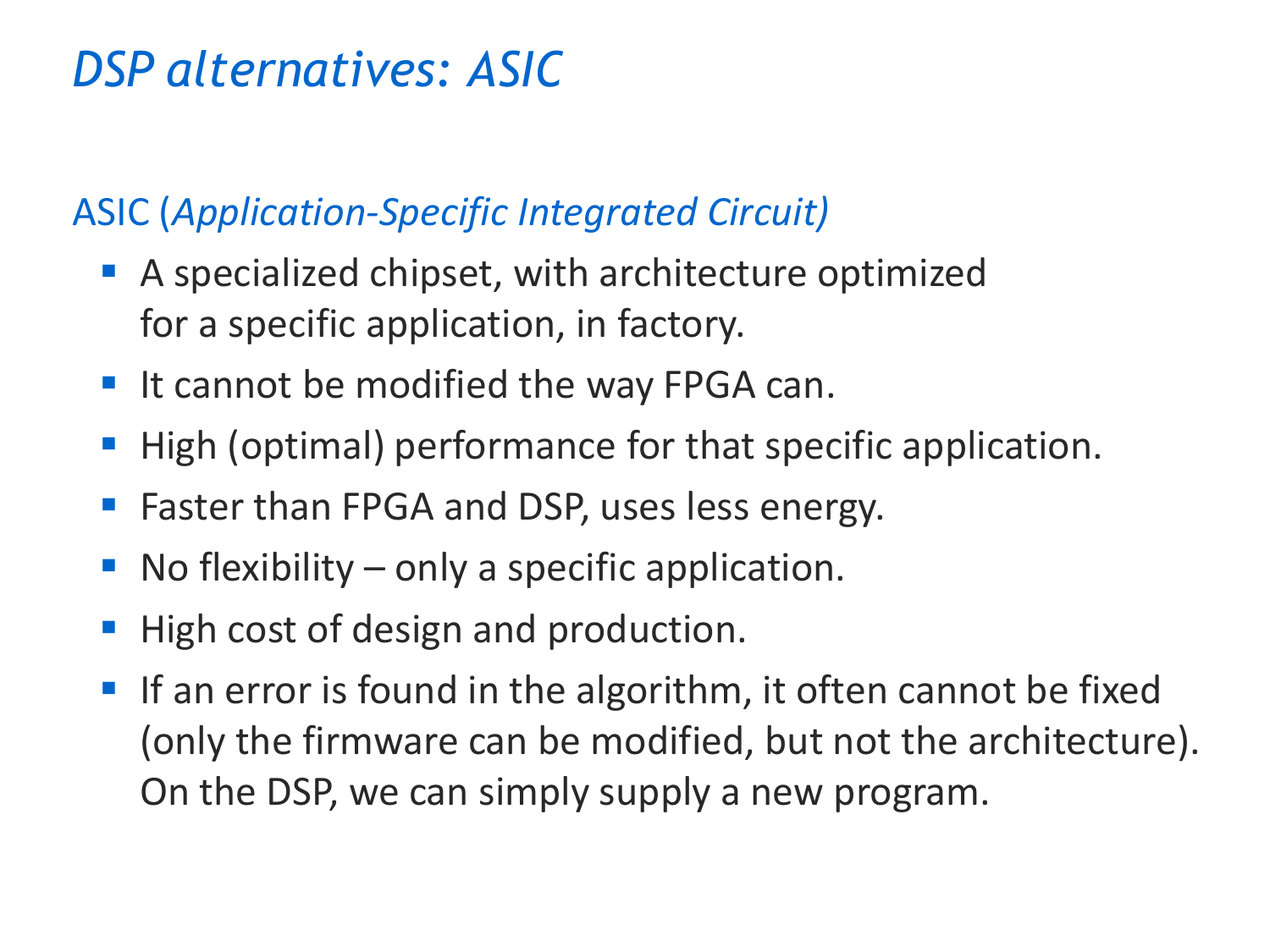## *DSP alternatives: GPU*

#### GPU (*Graphic Processing Unit*)

- A chipset optimized for 3D images creation.
- A parallel processor many (several hundreds) of processing units, performing the same instructions on different data (SIMD – single instruction, multiple data).
- Because of that, GPUs are used in parallel processing, e.g. image analysis or neural networks.
- High energy consumption, high cost of GPU and its usage.
- High overhead in data processing (synchronization).
- Example application: autonomous vehicles (environment analysis).
- Example GPUs: NVidia Jetson TX2, Jetson Nano.